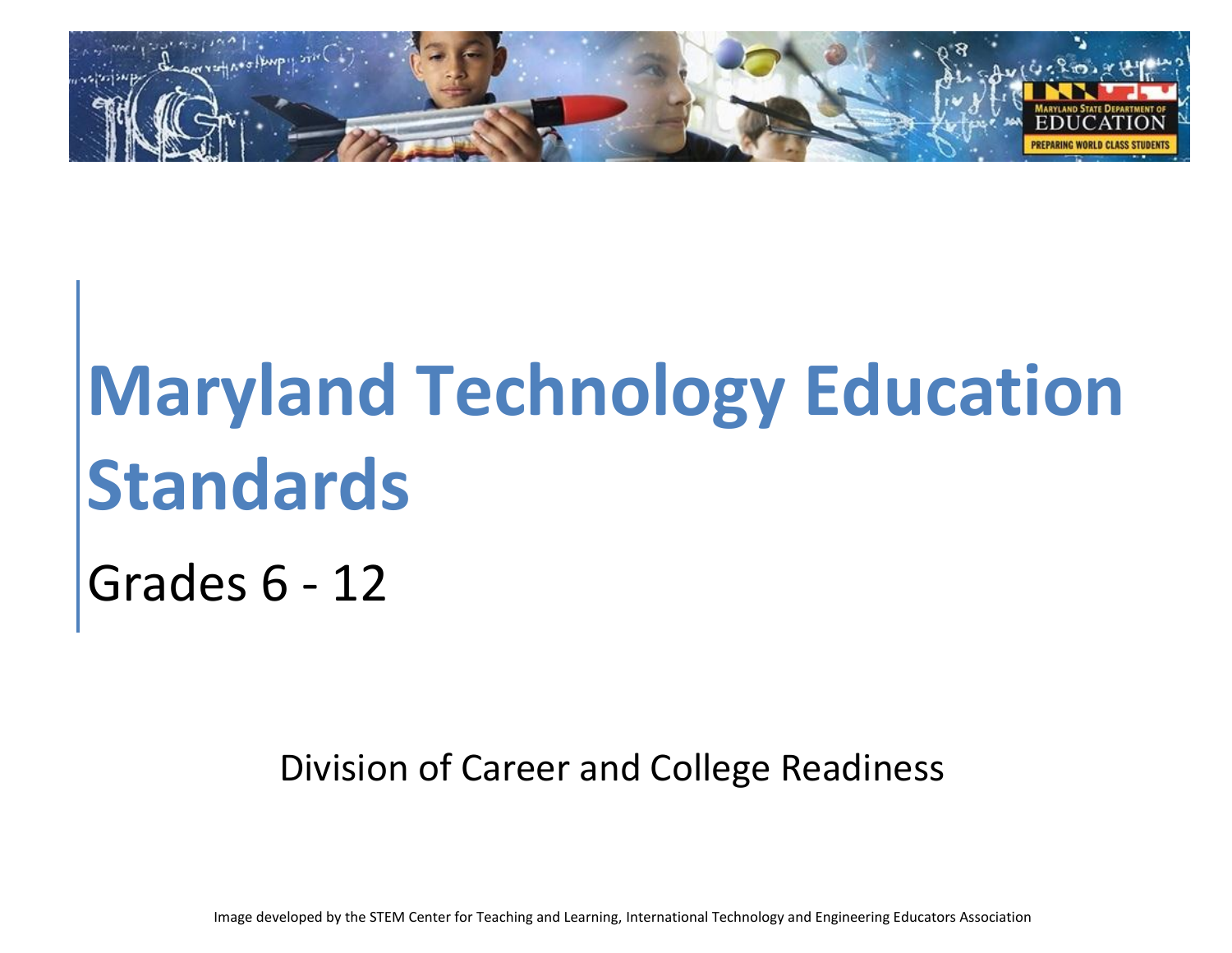

#### **MARYLAND STATE BOARD OF EDUCATION**

**Mr. Gufrie M. Smith, Jr., President Dr. S. James Gates, Jr., Vice President**

**Mr. James H. DeGraffendreidt, Jr. Ms. Linda Eberhart Mr. Chester E. Finn, Jr. Dr. Michele Jenkins Guyton Ms. Stephaine R. Iszard**

**Mr. Larry Giammo Ms. Madu Sidhu Ms. Laura E. Weeldreyer Mr. Andrew R. Smarick Ms. Quinn M. Wandalowski, Student Member**

**Dr. Jack Smith** Interim Secretary-Treasurer of the State Board Interim State Superintendent of Schools

**Dr. Karen Salmon** Assistant State Superintendent Division of Career and College Readiness

The Maryland State Department of Education does not discriminate on the basis of age, ancestry, color, creed, gender identity and expression, genetic information, marital status, disability, national origin, race, religion, sex, or sexual orientation in matters affecting employment or in providing access to programs.

Maryland State Department of Education 200 West Baltimore Street Baltimore, Maryland 21201

Phone: 410-767-0170 [www.MarylandPublicSchools.org](http://www.marylandpublicschools.org/)

> **Larry Hogan Governor**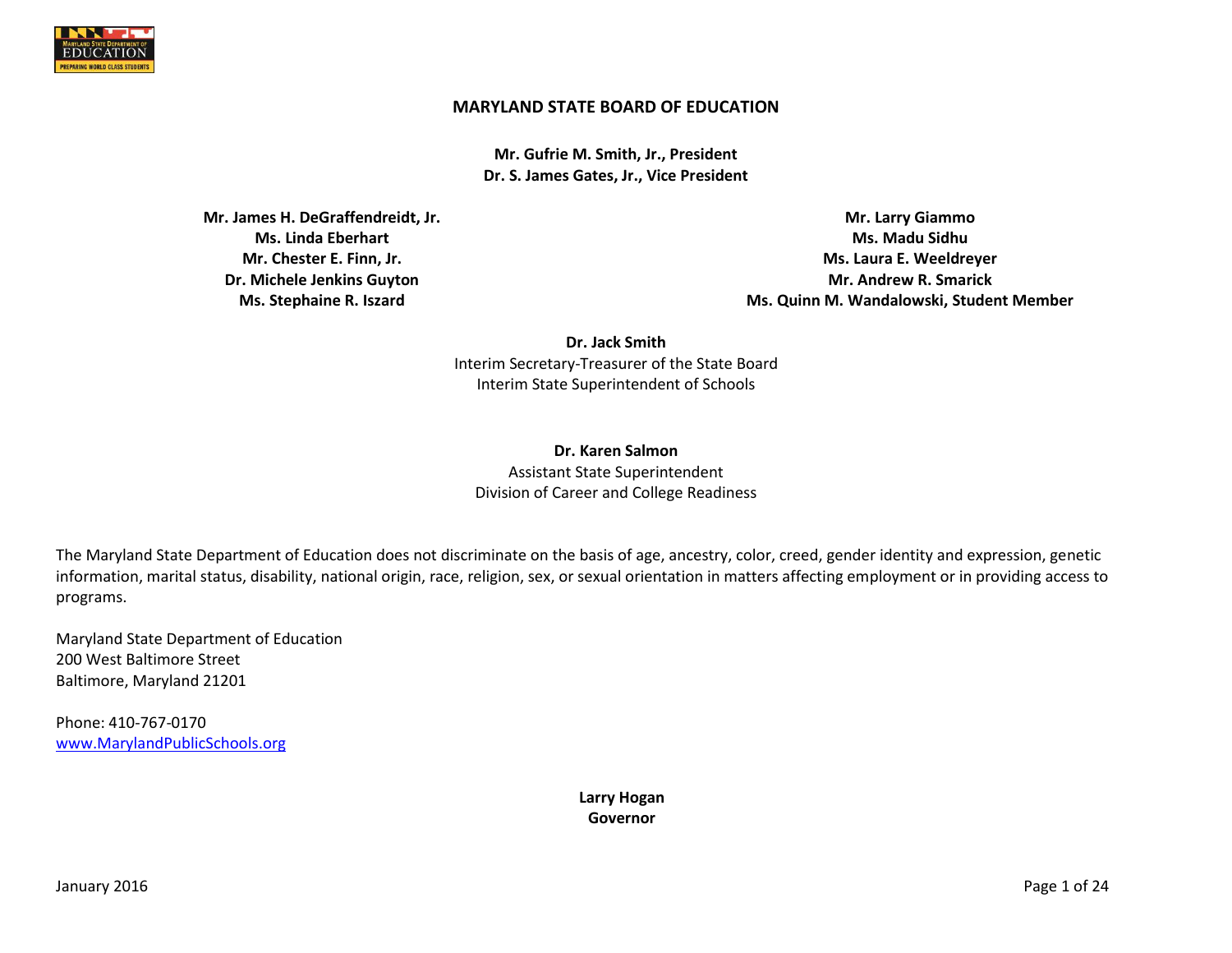

# **Table of Contents**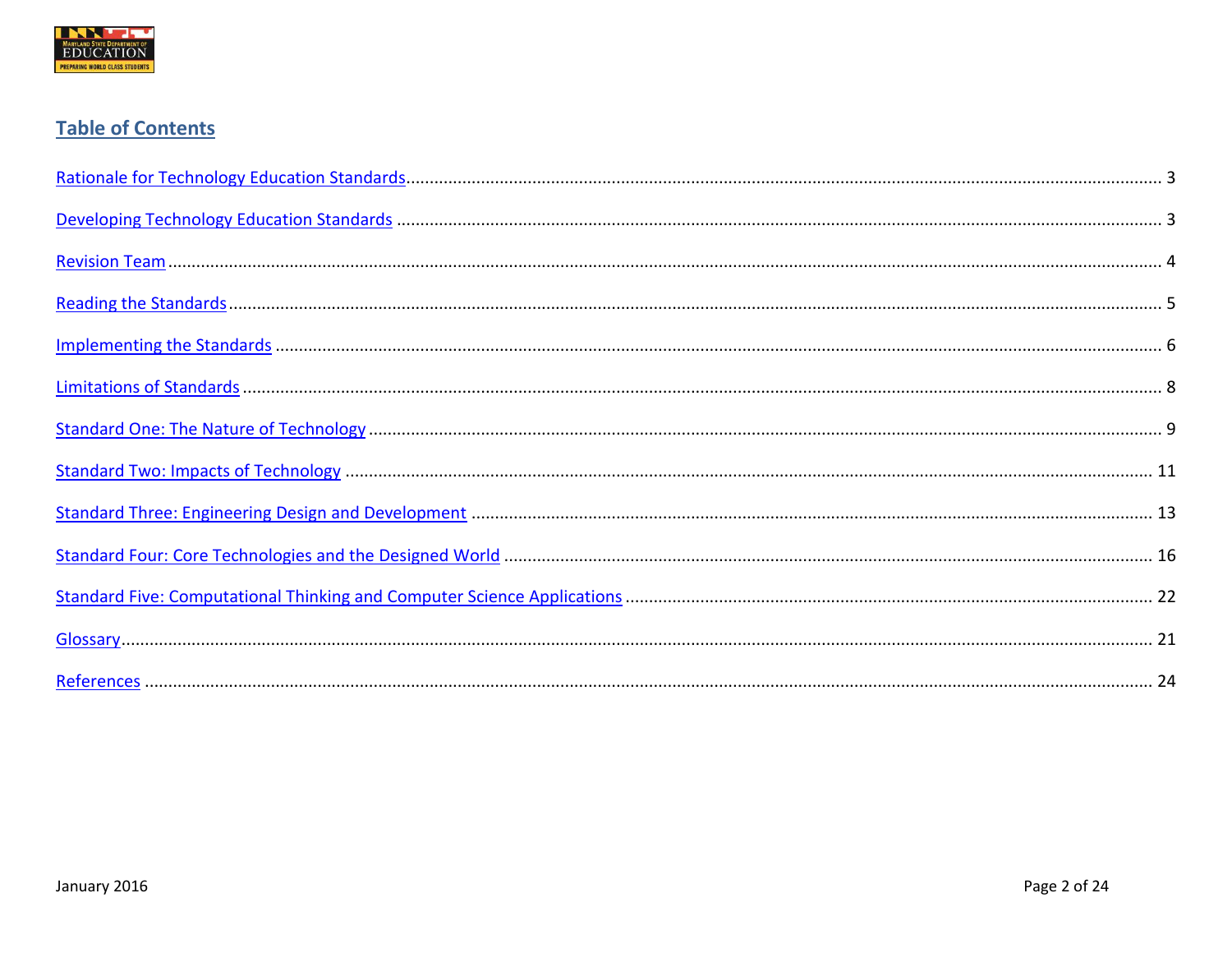

#### <span id="page-3-0"></span>**Rationale for Technology Education Standards**

Technology education is critical part of a comprehensive educational program. Students must be prepared to responsibility create, modify, use, assess, and interact with technology. Technology is the innovation, change, or modification of the natural environment in order to satisfy perceived human wants and needs [\(Standards for Technological Literacy,](http://www.iteea.org/TAA/PDFs/xstnd.pdf) 2000). Technology comprises the entire system of people and organizations, knowledge, processes, and devises that go into creating and operating technological artifacts, as well as the artifacts themselves. Technology encompasses engineering know-how and design, manufacturing expertise, and various technical skills [\(Technically Speaking,](http://www.nap.edu/openbook.php?record_id=10250) 2002).

Technology education fosters the development of technological literacy and exposes students to the work performed by science, technology, engineering, and mathematics (STEM) professionals. It builds problem solving, technical, and critical thinking skills and prepares students to make well-informed decisions on matters that affect or are affected by technology [\(Technically](http://www.nap.edu/openbook.php?record_id=10250) Speaking, 2002). Aspects of technology education permeate multiple disciplines. For example, the Common Core State Standards, CSTA K-12 Computer Science Standards, and Next Generation Science Standards all incorporate components of technology education. However, technology education must be included as core area of study in order for students to reach the level of proficiency required of technologically literate students. Technology education courses were among the first to demonstrate an integrated approach to STEM instruction and continues to remain an integrated, experienced-based instructional program that fosters technological literacy. Technological literacy is the ability to use, manage, assess, and understand technology [\(Standards for Technological Literacy,](http://www.iteea.org/TAA/PDFs/xstnd.pdf) 2000). The goal of technological literacy is to provide people with the tools to participate intelligently and thoughtfully in the world around them [\(Technically Speaking,](http://www.nap.edu/openbook.php?record_id=10250) 2002).

#### <span id="page-3-1"></span>**Developing Technology Education Standards**

Nationally, the task of developing content standards for technology education began in 1995 with the Technology for All Americans Project (TfFAAP). The National Science Foundation and the National Aeronautics and Space Administration funded this effort to develop a nationally viable rationale and structure for technology education. The International Technology and Engineering Educators Association (ITEEA) led this effort and in 1996 TfAAP published *[Technology for](http://www.iteea.org/TAA/PDFs/Taa_RandS.pdf)  [All Americans: A Rationale and Structure for the Study of Technology](http://www.iteea.org/TAA/PDFs/Taa_RandS.pdf)*. This document provided the foundation for technology education state curriculum and established the guidelines for what each person should know and be able to do in order to be technologically literate.

In 2000, ITEEA publishe[d Standards for Technological Literacy: Content for the Study of Technology.](http://www.iteea.org/TAA/PDFs/xstnd.pdf) The Maryland State Department of Education used ITEEA's standards as the foundation for Maryland Technology Education Standards. In 2005, the Maryland State Department of Education published the Maryland Technology Education State Curriculum which defined what students must know and do to be technologically literate. In 2015, a team of stakeholders representing business, higher education, governmental agencies, non-profits, and local school systems collaborated to revise Maryland Technology Education Standards. The redesign team focused on essential skills and knowledge that are necessary to compete in the global workforce and will provide a strong foundation for technological literacy. Their culminating efforts of the design team are presented in this document.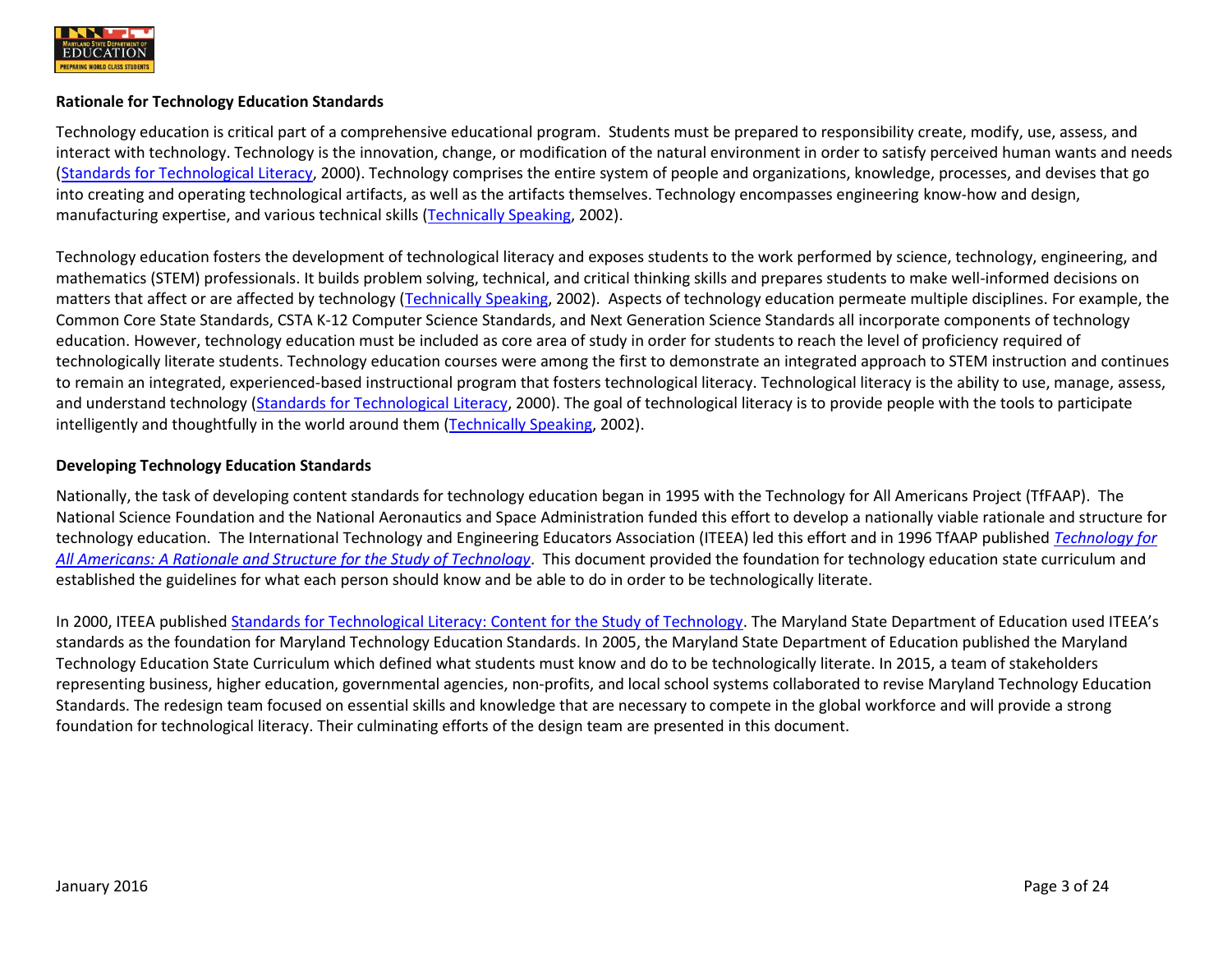<span id="page-4-0"></span>

#### **Maryland State Department of Education Technology Education Standards Revision Team**

**Mr. Andrew Coy** Digital Harbor Foundation

**Dr. Anne Spence** University of Maryland Baltimore County

**Mr. Barry Burke** International Technology and Engineering Educators Association

**Dr. Charles Johnson-Bey** Lockheed Martin

**Mr. Dean Sheridan** Technology and Engineering Educators Association of Maryland

**Ms. Deborah Albert** Anne Arundel County Public Schools

**Ms. Desira Stearns** Lockheed Martin

**Ms. Dianne O'Grady-Cunniff** Charles County Public Schools

**Mr. Dwight Carr** Johns Hopkins Applied Physics Lab

**Dr. Lynne Gilli**, Program Manager **Michael Analysis Ms. Marquita Friday, Lead Specialist Ms. Tiara Booker-Dwyer, Specialist** Maryland State Department of Education Maryland State Department of Education Maryland State Department of Education

> **Ms. Eleanor Alexandar** Carroll County Public Schools

**Ms. Greer Mellon** Digital Harbor Foundation

**Dr. Jennifer Singelyn** BD Diagnostics

**Mr. Jordan Gershberg** RMF Engineering

**Ms. Kristine Pearl** Frederick County Public Schools

**Ms. Laura LeMire** Community Colleges of Baltimore County

**Mr. Michael Grubbs** Baltimore County Public Schools

**Mr. Michael McIntyre** Baltimore County Public Schools

**Ms. Nona Carroll** Maryland Business Roundtable for Education

**Dr. Raenita Fenner** Loyola University Maryland

**Ms. Ruth Akers** Baltimore County Public Schools

**Mr. Samuel Johnston** Baltimore Gas and Electric

**Ms. Sharon Kramer** Howard County Public Schools

**Mr. Steve Smalley**  Northrop Grumman

**Dr. Tanner Huffman** International Technology and Engineering Educators Association

**Mr. Ted McNett** Carroll County Public Schools

**Dr. Tom Loveland** University of Maryland Eastern Shore

**Dr. Tyler Love** University of Maryland Eastern Shore

**Ms. Victoria Lee** Prince George's County Public School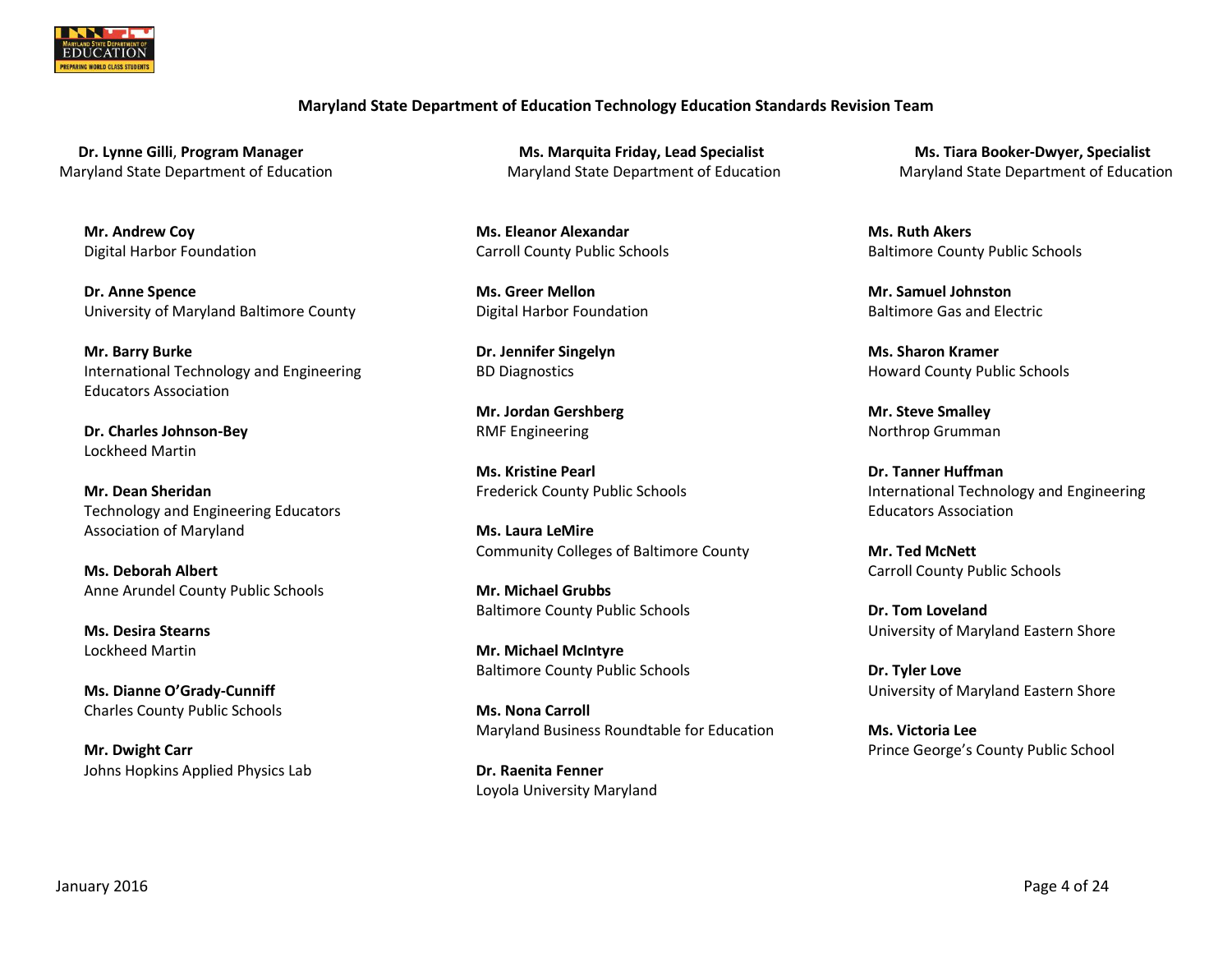

#### <span id="page-5-0"></span>**Reading the Technology Education Standards Document**

Maryland Technology Education Standards are organized into five interdependent conceptual understanding categories.

- 1. The Nature of Technology
- 2. Impacts of Technology
- 3. Engineering Design and Development
- 4. Core Technologies and the Designed World
- 5. Computational Thinking and Computer Science Applications

Each category represents an overarching concept that fosters technological literacy. Concepts are deconstructed into essential skills and knowledge that details what students must know and do to demonstrate in-depth understanding of each category. Essential skills and knowledge are organized by grade bands representing middle school (grades 6-8), high school (grades 9-12), and advanced technology (grades 10-12) expectations.

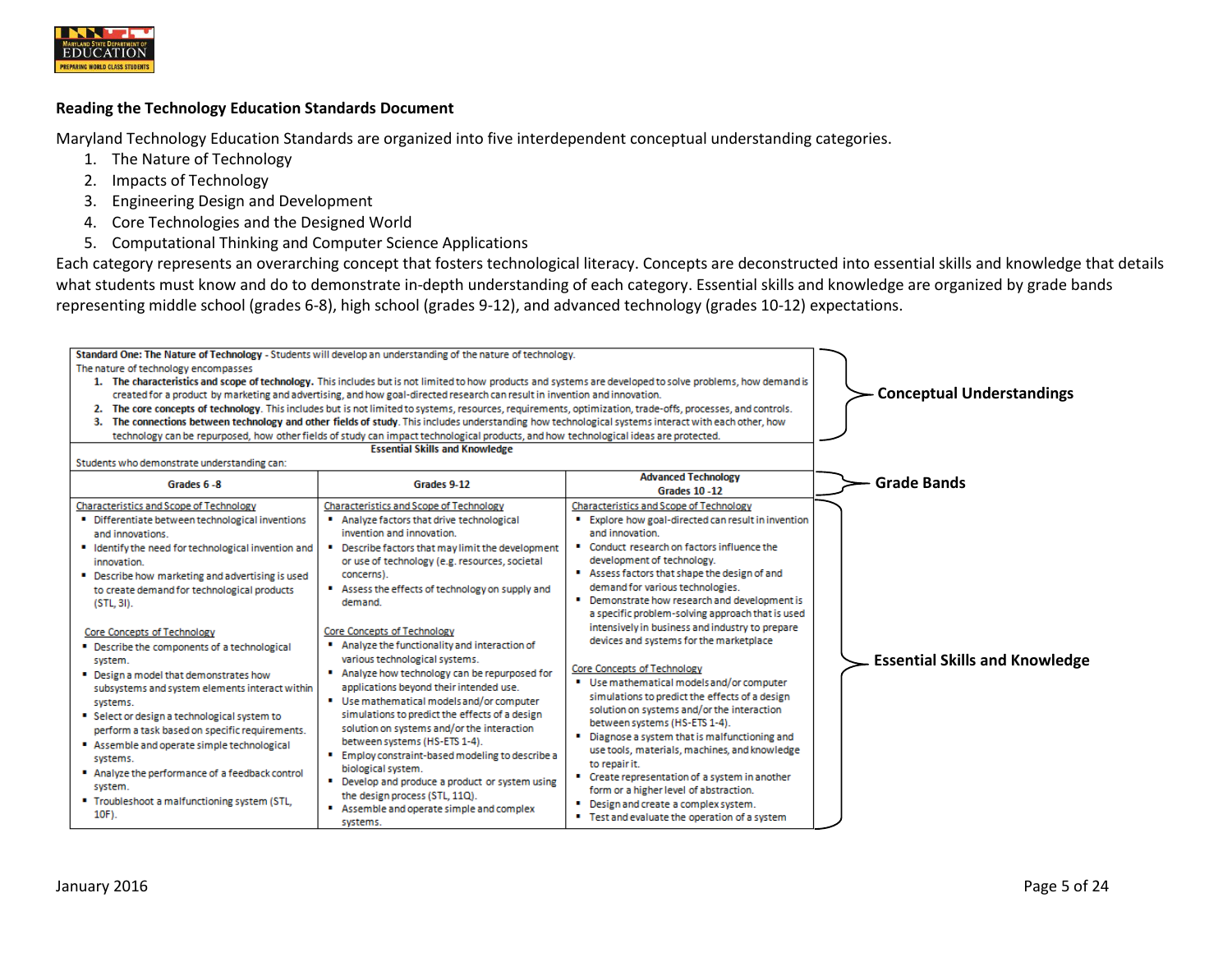

#### <span id="page-6-0"></span>**Implementing Maryland Technology Education Standards**

Described below are approaches school system leaders can take to implement technology education standards. It should be noted that technology education standards are designed to be used in conjunction with [Maryland Common Core State Curriculum Frameworks for Reading and Writing in Science and Technical](http://www.mdk12.org/instruction/curriculum/disciplinary_literacy/index.html)  [Subjects.](http://www.mdk12.org/instruction/curriculum/disciplinary_literacy/index.html)

School system leaders have the option of using Maryland State Department of Education (MSDE) preapproved course options or identifying their own technology education courses that meet requirements detailed in the technology education standard document. Ultimately, students should be able to participate in rigorous technology education courses that will allow them to acquire the skills and knowledge expected of technological literate individuals.

#### Grades 6 – 8

Local school systems can offer students course options that will allow them to meet expectations detailed in the Maryland Technology Education Standards document. Local school system leaders can develop or adopt their own course offerings or use MSDE preapproved courses. Preapproved courses consist of offerings that are a part of the [Project Lead the Way Gateway program](https://www.pltw.org/our-programs/pltw-gateway/pltw-gateway-curriculum) or [International Technology and Engineering Educators Association's](http://www.iteea.org/EbD/ebd.htm) (ITEEA) STEM [Center for Teaching and Learning](http://www.iteea.org/EbD/ebd.htm) Engineering by Design program.

#### Grades 9-12

Technology education is a graduation requirement for all Maryland public school students [\(COMAR 13A.04.01.01\)](http://www.dsd.state.md.us/comar/comarhtml/13a/13a.04.01.01.htm). Each local school system is required to offer a technology education program in grades 9-12 that will allow students to meet graduation requirements and select advanced technology education electives. There are two approaches school systems can use to identify courses that will allow students to fulfill their technology education graduation requirement.

1. School system leaders can offer students any of the MSDE preapproved engineering design or computer science-based courses listed in the table below.

| <b>MSDE Preapproved Courses for Technology Education Graduation Credit</b> |                                       |  |
|----------------------------------------------------------------------------|---------------------------------------|--|
| <b>Engineering Design-Based Courses</b>                                    | <b>Computer Science-Based Courses</b> |  |
| • ITEEA's Foundations of Technology                                        | • Exploring Computer Science          |  |
| • Project Lead the Way Introduction                                        | • Foundations of Computer Science*    |  |
| to Engineering Design*                                                     | • Advanced Placement Computer         |  |
| • Project Lead the Way Principles of                                       | <b>Science Principles</b>             |  |
| Engineering*                                                               |                                       |  |

\*Identifies courses in a Career and Technology Education Program of Study. School systems must adhere to Career and Technology Education completer program requirements.

2. School system leaders can identify additional courses that meet requirements by completing the MSDE curriculum alignment review process for technology education. This process includes submission of the appropriate completed curriculum alignment rubric and associated documents from the school system to MSDE for review. If the course meets or exceeds all components of the rubric, students may take the course to fulfill their technology education graduation requirement. For assistance with the curriculum alignment review process, please contact Tiara Booker-Dwyer, Education Program Specialist, via email at [tiara.booker-dwyer@maryland.gov.](mailto:tiara.booker-dwyer@maryland.gov)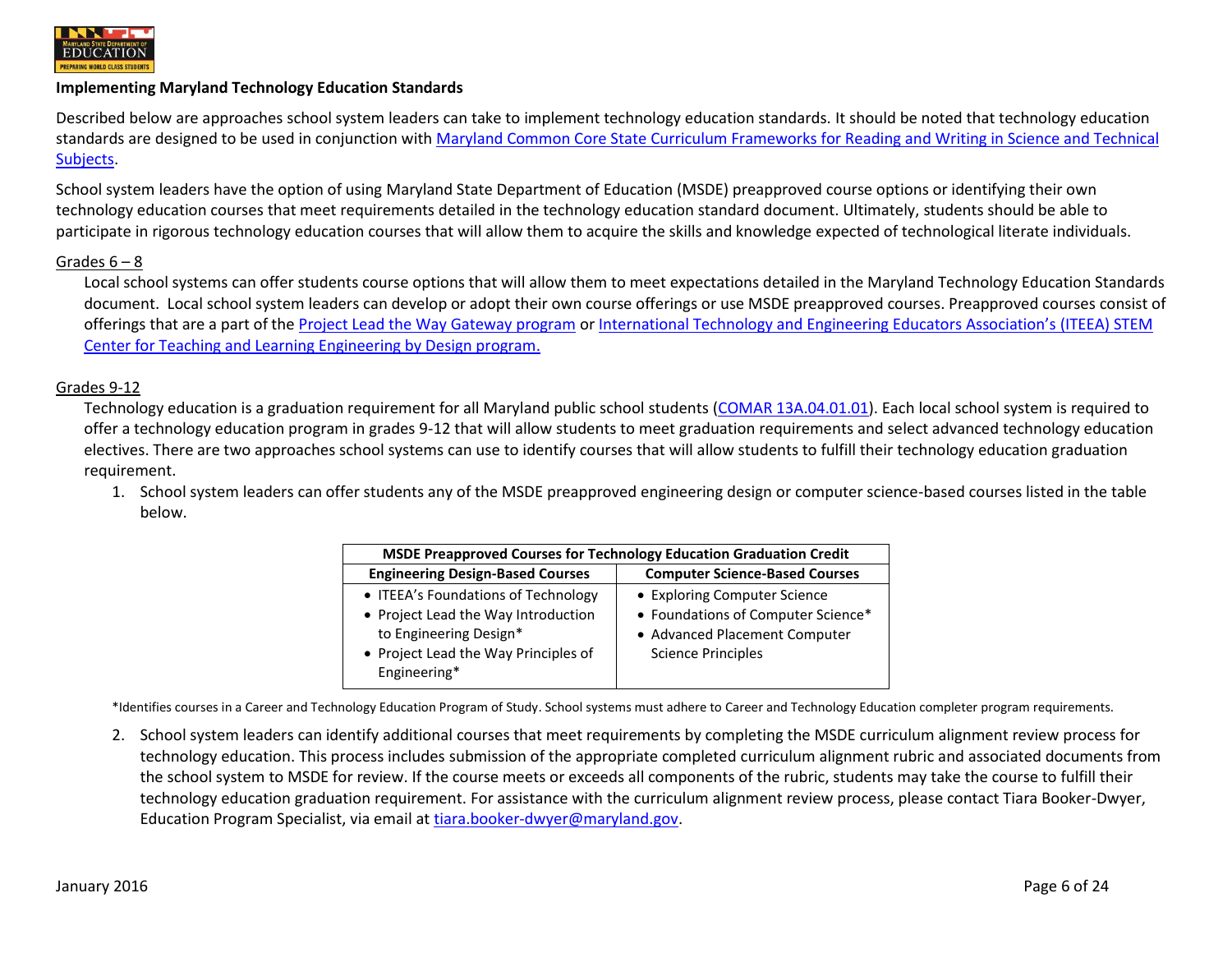

#### Advanced Technology Grades 10 - 12

Advanced technology education is an instructional program in which students develop advanced skills and understandings related to the use, assessment, design, functionality, and production of technological systems. It is a series of course offerings that meet Maryland's high school enrollment and credit requirements for advanced technology education [\(COMAR 13A.03.02.03\)](http://www.dsd.state.md.us/comar/comarhtml/13a/13a.03.02.03.htm). Students participating in advanced technology education courses take a deep dive into the impacts of technology, technological issues, and engineering design. There are two approaches school systems can use to identify courses that will allow students to fulfill their technology education graduation requirement.

- 1. School system leaders can offer students any of the MSDE preapproved courses developed by the [ITEEA's STEM Center for Teaching and Learning](http://www.iteea.org/EbD/ebd.htm)  [Engineering by Design program](http://www.iteea.org/EbD/ebd.htm) (courses are listed below).
	- Advanced Design Applications
	- Advanced Technological Applications
	- Engineering Design
- 2. Local school system leaders can identify courses that meet requirements by completing the MSDE curriculum alignment review process for advanced technology education. This process includes submission of the advanced technology education curriculum alignment rubric and associated documents from the school system to MSDE for review. If courses meet all components of the rubric, students may take the course to fulfill their advanced technology education graduation requirement. For assistance with the curriculum alignment review process, please contact Tiara Booker-Dwyer, Education Program Specialist, via email at [tiara.booker-dwyer@maryland.gov.](mailto:tiara.booker-dwyer@maryland.gov)

The approaches described above allow school system leaders the flexibility to identify courses that best meet the needs of their diverse student population. Students also have the option of building on the skills and knowledge developed in their technology education courses by participating in a Maryland Career and Technology Education (CTE) Program of Study. Maryland has career clusters focusing on [Manufacturing, Engineering and Technology,](http://www.mdcteprograms.org/pos/cluster.php?CID=9) [Information Technology,](http://www.mdcteprograms.org/pos/cluster.php?CID=8) [Transportation Technologies,](http://www.mdcteprograms.org/pos/cluster.php?CID=10) an[d Construction and Development.](http://www.mdcteprograms.org/pos/cluster.php?CID=3) Each cluster builds off of foundational knowledge established in technology education courses.

<span id="page-7-0"></span>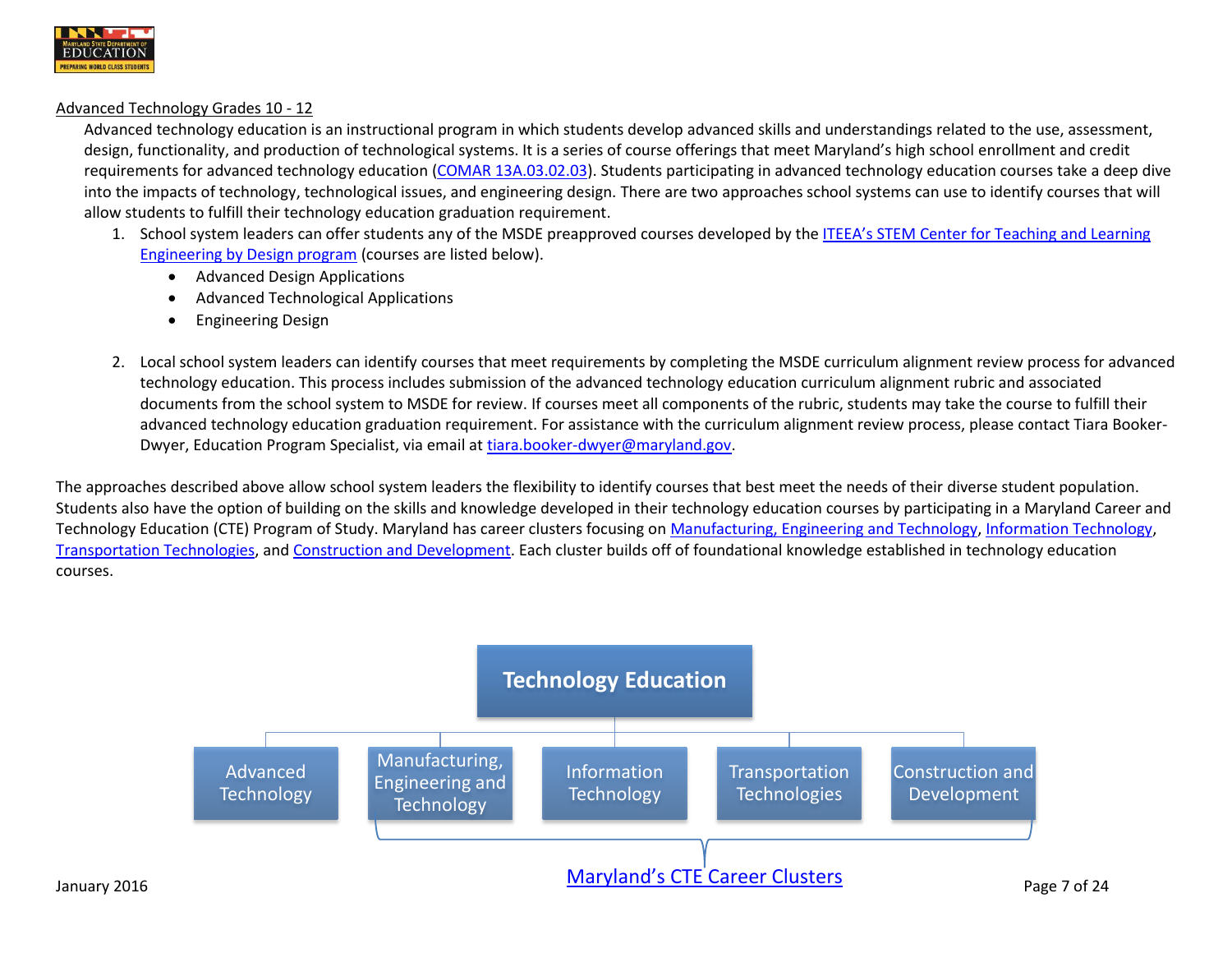

#### **Limitations of Standards**

- 1. Maryland Technology Education Standards establish expectations of what technologically literate students should know and be able to do upon graduation from high school. This document is not a curriculum. Local school system leaders can develop or adopt curriculum that will provide the opportunity for students to demonstrate mastery of standards.
- 2. Maryland Technology Education Standards are intrinsically interconnected. Standards are not designed to be taught independently. Teachers can facilitate instruction and assessment of multiple standards at once. This approach provides greater flexibility in determining and implementing the tools, accommodations, interventions, or enrichments necessary to meet the needs of diverse learners.
- 3. Maryland Technology Education Standards are holistic in nature and have equal importance toward fostering technological literate students. The standard document is not intended to convey a hierarchical or sequential order for standards or essential skills and knowledge.
- 4. Essential skills and knowledge focus on key performance expectations. Maryland Technology Education Standards does not delineate the comprehensive set of skills and knowledge that technological literate students may demonstrate. Students should continue to grow in their technological literacy as they progress academically.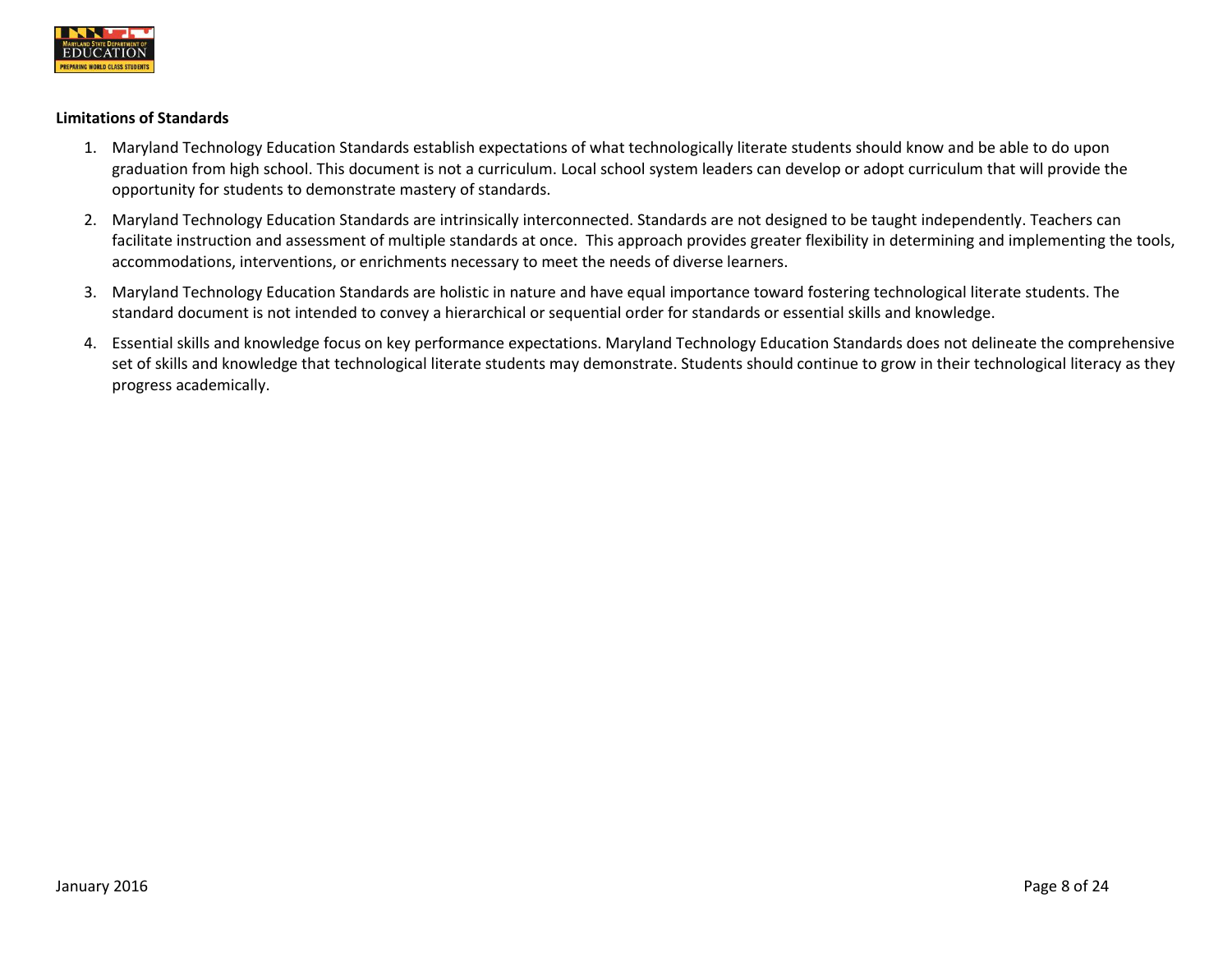

<span id="page-9-0"></span>**Standard One: The Nature of Technology -** Students will develop an understanding of the nature of technology.

The nature of technology encompasses

- **1. The characteristics and scope of technology.** This includes but is not limited to how products and systems are developed to solve problems, how demand is created for a product by marketing and advertising, and how goal-directed research can result in invention and innovation.
- **2. The core concepts of technology**. This includes but is not limited to systems, resources, requirements, optimization, trade-offs, processes, and controls.
- **3. The connections between technology and other fields of study**. This includes understanding how technological systems interact with each other, how technology can be repurposed, how other fields of study can impact technological products, and how technological ideas are protected.

# **Essential Skills and Knowledge**

| Grades 6-8                                                                                                                                                                                                                                                                                                                                                                                                                                                                        | Grades 9-12                                                                                                                                                                                                                                                                                                                                                                                                                                                                                                                                                                                                                                              | <b>Advanced Technology</b><br><b>Grades 10 -12</b>                                                                                                                                                                                                                                                                                                                                                                                                                                                                                                                                                                                                                                    |
|-----------------------------------------------------------------------------------------------------------------------------------------------------------------------------------------------------------------------------------------------------------------------------------------------------------------------------------------------------------------------------------------------------------------------------------------------------------------------------------|----------------------------------------------------------------------------------------------------------------------------------------------------------------------------------------------------------------------------------------------------------------------------------------------------------------------------------------------------------------------------------------------------------------------------------------------------------------------------------------------------------------------------------------------------------------------------------------------------------------------------------------------------------|---------------------------------------------------------------------------------------------------------------------------------------------------------------------------------------------------------------------------------------------------------------------------------------------------------------------------------------------------------------------------------------------------------------------------------------------------------------------------------------------------------------------------------------------------------------------------------------------------------------------------------------------------------------------------------------|
| <b>Characteristics and Scope of Technology</b><br>Differentiate between technological inventions<br>п.<br>and innovations.<br>Identify the need for technological invention and<br>п.<br>innovation.<br>Describe how marketing and advertising is used<br>п<br>to create demand for technological products<br>(STL, 31).                                                                                                                                                          | <b>Characteristics and Scope of Technology</b><br>Analyze factors that drive technological<br>invention and innovation.<br>Describe factors that may limit the development<br>or use of technology (e.g. resources, societal<br>concerns).<br>Assess the effects of technology on supply and<br>demand.                                                                                                                                                                                                                                                                                                                                                  | <b>Characteristics and Scope of Technology</b><br>Assess factors that shape the design of and<br>demand for various technologies.<br>Demonstrate how research and development is<br>a specific problem-solving approach that is used<br>intensively in business and industry to prepare<br>devices and systems for the marketplace.                                                                                                                                                                                                                                                                                                                                                   |
| <b>Core Concepts of Technology</b><br>■ Describe the components of a technological<br>system.<br>Design a model that demonstrates how<br>subsystems and system elements interact within<br>systems.<br>Select or design a technological system to<br>perform a task based on specific requirements.<br>Assemble and operate simple technological<br>systems.<br>Analyze the performance of a feedback control<br>system.<br>■ Troubleshoot a malfunctioning system (STL,<br>10F). | Core Concepts of Technology<br>Analyze the functionality and interaction of<br>various technological systems.<br>Analyze how technology can be repurposed for<br>applications beyond their intended use.<br>Use mathematical models and/or computer<br>simulations to predict the effects of a design<br>solution on systems and/or the interaction<br>between systems (HS-ETS 1-4).<br>Employ constraint-based modeling to describe a<br>$\blacksquare$<br>biological system.<br>Assemble and operate simple and complex<br>systems.<br>Diagnose a system that is malfunctioning and<br>use tools, materials, and knowledge to repair it<br>(STL, 12M). | <b>Core Concepts of Technology</b><br>Use mathematical models and/or computer<br>simulations to predict the effects of a design<br>solution on systems and/or the interaction<br>between systems (HS-ETS 1-4).<br>Diagnose a system that is malfunctioning and<br>use tools, materials, machines, and knowledge<br>to repair it.<br>Create representation of a system in another<br>form or a higher level of abstraction.<br>Design and create a complex system.<br>Test and evaluate the operation of a system<br>based on its specified purpose.<br>Design instructions for system maintenance.<br>Repurpose a technological device for an<br>application beyond its intended use. |
| January 2016                                                                                                                                                                                                                                                                                                                                                                                                                                                                      | Standards and statements have been adapted from the                                                                                                                                                                                                                                                                                                                                                                                                                                                                                                                                                                                                      | Page 9 of 24                                                                                                                                                                                                                                                                                                                                                                                                                                                                                                                                                                                                                                                                          |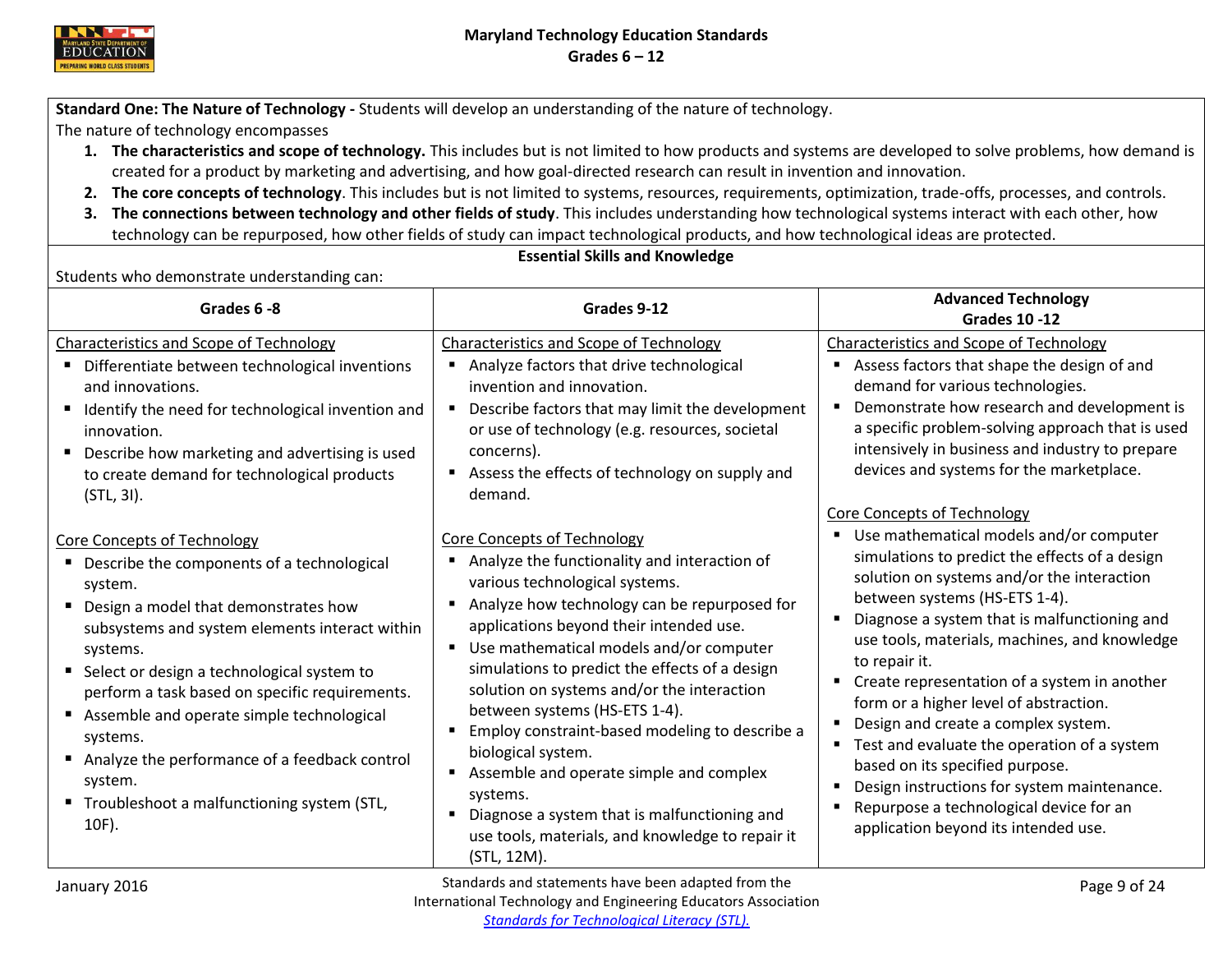

**Standard One: The Nature of Technology -** Students will develop an understanding of the nature of technology.

The nature of technology encompasses

- **1. The characteristics and scope of technology.** This includes but is not limited to how products and systems are developed to solve problems, how demand is created for a product by marketing and advertising, and how goal-directed research can result in invention and innovation.
- **2. The core concepts of technology**. This includes but is not limited to systems, resources, requirements, optimization, trade-offs, processes, and controls.
- **3. The connections between technology and other fields of study**. This includes understanding how technological systems interact with each other, how technology can be repurposed, how other fields of study can impact technological products, and how technological ideas are protected.

**Essential Skills and Knowledge**

| Grades 6-8                                                                                                                                                                                                                                                                                                                                                                                                                                                                                                                                   | Grades 9-12                                                                                                                                                                                                                                                                                                                                                                                                                                                                                                                                                                                                                                                   | <b>Advanced Technology</b><br><b>Grades 10 -12</b>                                                                                                                                                                                                                                                                                                               |
|----------------------------------------------------------------------------------------------------------------------------------------------------------------------------------------------------------------------------------------------------------------------------------------------------------------------------------------------------------------------------------------------------------------------------------------------------------------------------------------------------------------------------------------------|---------------------------------------------------------------------------------------------------------------------------------------------------------------------------------------------------------------------------------------------------------------------------------------------------------------------------------------------------------------------------------------------------------------------------------------------------------------------------------------------------------------------------------------------------------------------------------------------------------------------------------------------------------------|------------------------------------------------------------------------------------------------------------------------------------------------------------------------------------------------------------------------------------------------------------------------------------------------------------------------------------------------------------------|
| Use tools, materials, and machines safely to<br>diagnose, adjust and repair systems (STL, 12I).<br>Provide examples of optimization and trade-offs<br>for products, processes, and systems.<br><b>Connections Between Technology and Other Fields</b><br>of Study<br>Analyze how knowledge gained from other fields<br>of study has impacted the development of<br>technological products and systems (STL, 3F).<br>Describe how patents protect intellectual<br>property (STL, 3I).<br>Assess the limitations of open source<br>technology. | " Troubleshoot, analyze, and maintain systems to<br>ensure safe and proper function and precision.<br>" Create a model of a feedback control system.<br>• Demonstrate how trade-offs can impact a design<br>product.<br>Connections Between Technology and Other Fields<br>of Study<br>" Correlate technological advances to progress in<br>other fields of study such as science and<br>mathematics (STL, 3J).<br>Analyze the purpose and functionality of subject<br>matter (SMEs) on a team.<br>Assess ways to protect intellectual property (e.g.<br>patent, trademark, copyright).<br>" Differentiate between open source and<br>proprietary technology. | " Differentiate between quality control and quality<br>assurance.<br>Apply the quality control process to a designed<br>product.<br><b>Connections Between Technology and Other Fields</b><br>of Study<br>Collaborate with subject matter experts to<br>develop solutions to problems.<br>Analyze and apply the process for protecting<br>intellectual property. |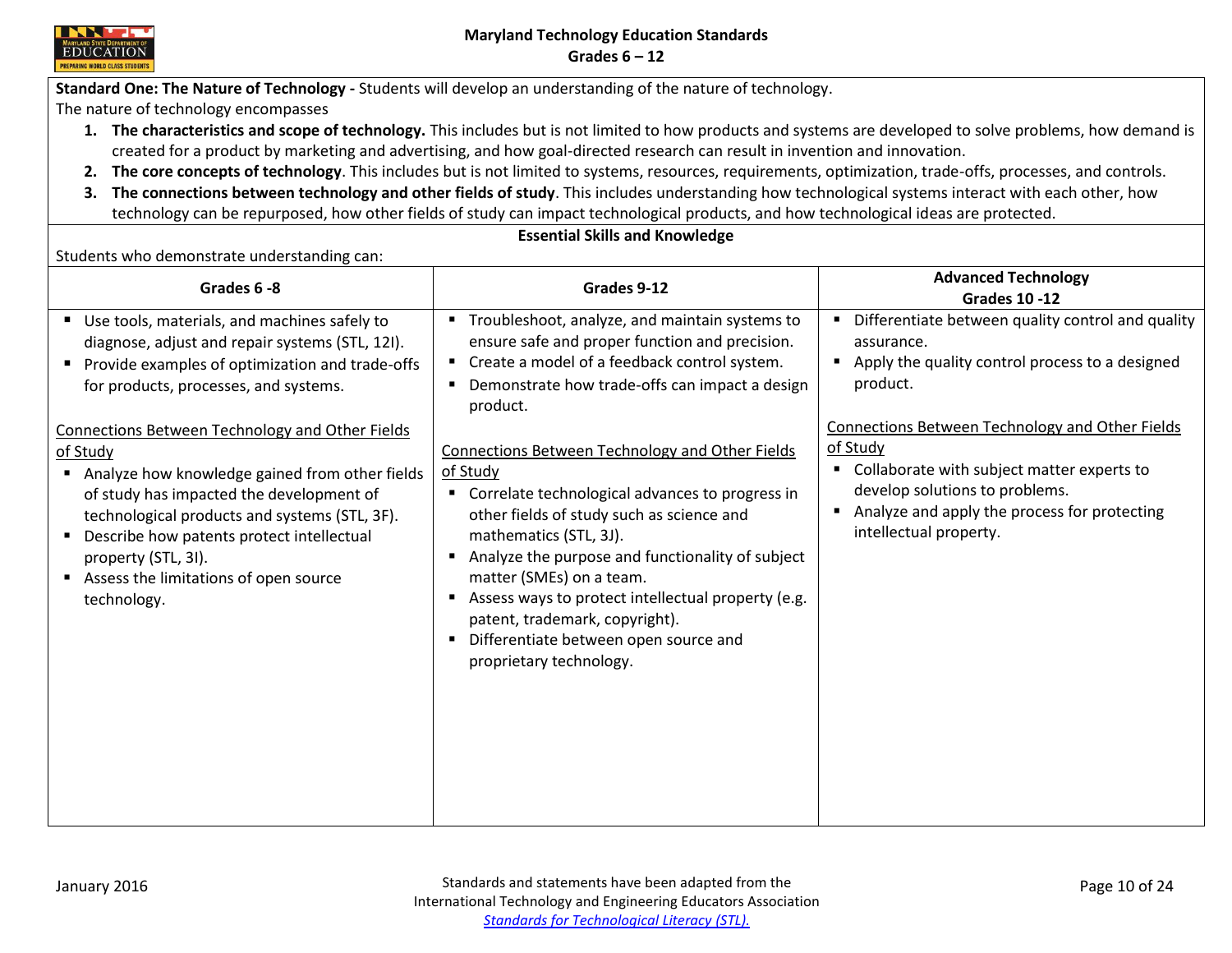

<span id="page-11-0"></span>**Standard Two: Impacts of Technology -** Students will evaluate the impact of technology.

The impact of technology incorporates

- **1. The cultural, social, economic, political, and environmental effects of technology.** This includes but is not limited to ethical considerations, trade-offs between the positive and negative effects of technology, impact of transferring technology from one society to another, and the impact of technological advances on the environment.
- **2. The role of society in the development and use of technology**. This includes but is not limited to factors that contribute to the design and demand for various technologies.

**Essential Skills and Knowledge** Students who demonstrate understanding can: **Grades 6 – 8 Grades 9-12 Advanced Technology Grades 10 -12** Effects of Technology Discriminate between responsible and irresponsible use of technology. Analyze the cultural, social, economic, political and environmental effects of technology. Describe legal and ethical concerns resulting from the development and use of technology (STL, F). Explain that decisions about the use of technology involve trade-offs between positive and negative effects (STL, 4I). ■ Assess the impact of technology transfer from one society to another (STL, 4K). **Evaluate the advantages and disadvantages** of technology. Effects of Technology Evaluate the desirable and undesirable consequences of technological advancements. **Apply assessment techniques, such as trend** analysis and experimentation, to make decisions about the future development of technology (STL, 13L). **Analyze legal and ethical considerations in the** development and application of technology. **Analyze the relationship between technological** and natural systems. **Design a forecasting technique to evaluate the** results of altering natural systems (STL, 13M). **EXECT** Create and design a product to mitigate the undesirable consequences of an existing technology. Effects of Technology Conduct research on technological issues that currently affect a society. Assess the unintended consequences of technology on a society. Assess the impact of technological advances on the environment. **Predict future consequences of technological** solutions on a society. Weigh available information about the benefits, risks, costs, and trade-offs of technology in a systematic way.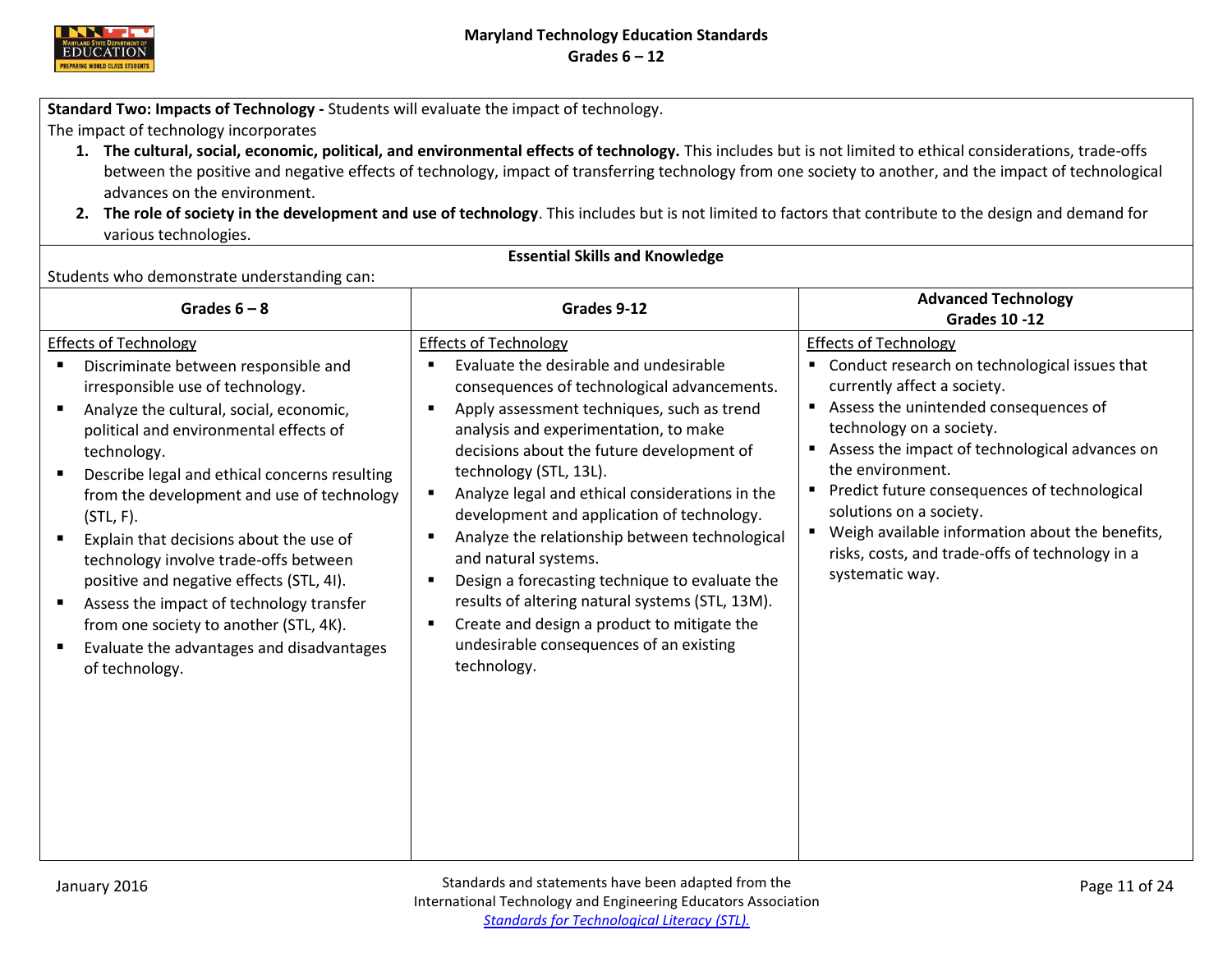

**Standard Two: Impacts of Technology -** Students will evaluate the impact of technology.

The impact of technology incorporates

- **1. The cultural, social, economic, political, and environmental effects of technology.** This includes but is not limited to ethical considerations, trade-offs between the positive and negative effects of technology, impact of transferring technology from one society to another, and the impact of technological advances on the environment.
- **2. The role of society in the development and use of technology**. This includes but is not limited to factors that contribute to the design and demand for various technologies.

| Grades $6 - 8$                                                                                                                                                                                                                                                                                                                                                                      | Grades 9-12                                                                                                                                                                                                                                                                                                                                                                                                                                                                                                                                                                                                                         | <b>Advanced Technology</b><br><b>Grades 10 -12</b>                                                                                                                                                                                                                                                                                                                                                                                                                                                                                                                                                                                         |
|-------------------------------------------------------------------------------------------------------------------------------------------------------------------------------------------------------------------------------------------------------------------------------------------------------------------------------------------------------------------------------------|-------------------------------------------------------------------------------------------------------------------------------------------------------------------------------------------------------------------------------------------------------------------------------------------------------------------------------------------------------------------------------------------------------------------------------------------------------------------------------------------------------------------------------------------------------------------------------------------------------------------------------------|--------------------------------------------------------------------------------------------------------------------------------------------------------------------------------------------------------------------------------------------------------------------------------------------------------------------------------------------------------------------------------------------------------------------------------------------------------------------------------------------------------------------------------------------------------------------------------------------------------------------------------------------|
| Role of Society in the Development and Use of<br><b>Technology</b><br>Describe how new technologies have<br>evolved as a result of combing existing<br>technologies.<br>Assess the impact that technological<br>٠<br>invention and innovation has on the needs<br>and wants of a society (STL, 4E).<br>Explain how technological advances have<br>п<br>impacted the nature of work. | Role of Society in the Development and Use of<br>Technology<br>Distinguish factors that affect the scaling of<br>٠<br>technology.<br>Analyze how different cultures develop their<br>п<br>own technologies to satisfy their individual<br>and shared needs, wants, and values.<br>Compare and contrast the development,<br>п<br>availability, and application of technology in<br>developed and underdeveloped countries.<br>Draw connections between technological<br>$\blacksquare$<br>advances and evolution of civilization<br>through different archaeological periods<br>(e.g. stone age, bronze age, iron age) (STL,<br>4H). | Role of Society in the Development and Use of<br>Technology<br>Explain the ethical considerations that inform the<br>development, selection, and use of technologies.<br>Analyze the impact that technology transfer<br>between societies has on the economy, culture,<br>and government of each society.<br>Assess the impact that technological invention and<br>innovation has on economic competitiveness and<br>shifts in employment opportunities (job creation<br>and destruction).<br>Assess how technology stimulates changes in<br>society, influence cultural patterns, political<br>movements, and local and global economies. |

**Essential Skills and Knowledge**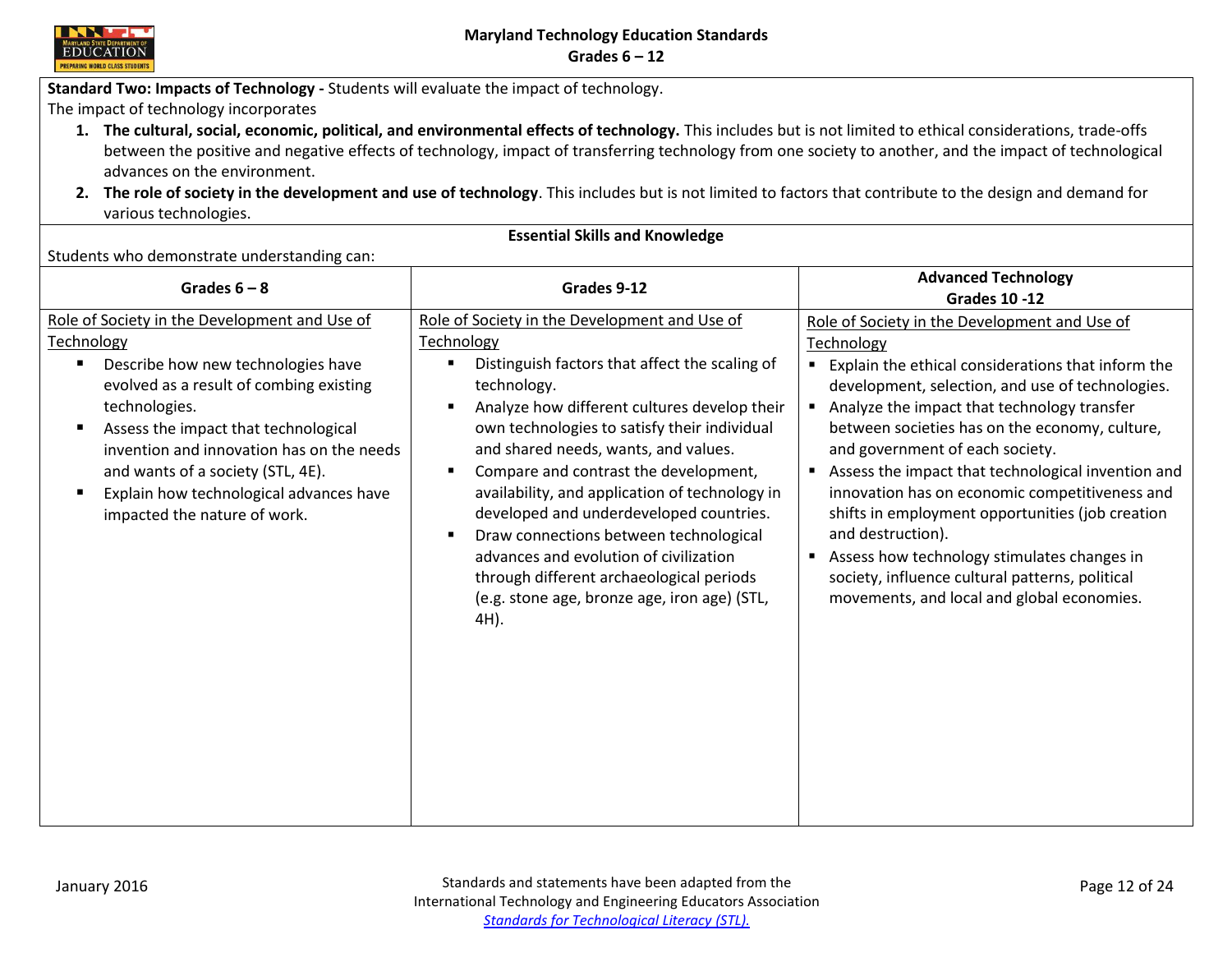

<span id="page-13-0"></span>**Standard Three: Engineering Design and Development -** Students will demonstrate knowledge of and apply the engineering design process to develop solutions to problems.

Engineering design and development includes but is not limited to **research and development**, **invention and innovation**, **problem solving**, and **using and maintaining technological products and systems**.

**Essential Skills and Knowledge** Students who demonstrate understanding can: **Grades 6 - <sup>8</sup> Grades 9-12 Advanced Technology Grades 10 -12** Explain how the design process is an iterative, systematic approach to problem solving that includes collaboratively:  $\circ$  Defining a problem – students will be able to employ technical reading and writing skills to develop concise problem statement.  $\circ$  Brainstorming – students will be able to apply team brainstorming rules and techniques. o Researching and Generating Ideas – students will be able to conduct research to assess prior solutions to the problem. o Identifying Criteria and Specifying Constraints – students will be able to assess the criteria (guidelines) and prioritize constraints (limitations) of the problem. This includes people, time, materials, capital, energy, etc. o Exploring Possibilities – students will conduct research and explore possibilities for potential solutions.  $\circ$  Selecting an Approach – students will be able to employ a decision matrix to select the best approach to solve the problem. o Developing a Design Proposal – students will be able to create a plan of action that details the specifics of the project. o Making a Model or a Prototype – students will be able to develop conceptual, mathematical, or physical models and/or a prototype that performs the final solution and can be used for testing/evaluating. This includes the creation of two and three dimensional scale drawings. Apply the design process to develop solutions to real-world problems. Document the design process and solutions in a journal, notebook, or portfolio. ■ Assess the reliability and validity of researched information. **Apply design principles (e.g. flexibility, balance,** function, proportion) to evaluate existing designs, to collect data, and to guide the design process (STL, 9I). Evaluate design solutions using software and other tools to develop conceptual, physical, and mathematical models at various intervals of the design process in order to ensure compliance with design requirements (STL, 11P). Assess how design requirements such as criteria, constraints, and efficiency can compete with each other (STL, 8K). ■ Identify the capital and other resources needed to develop solutions to problems. Apply assessment techniques (e.g. trend analysis) to determine if a solution should be pursued to design and development. **Engage in failure analysis and optimization.** Assess the validity of a research results. Conduct market research to make informed decisions about product development. Develop or refine products based on the results of market research. **Apply the engineering design process to** develop solutions to real-world problems. **Engage in the reverse engineering process to** deduce design features in a novel product. Document the design process and solutions in a journal, notebook, or portfolio. Evaluate the reliability and validity of researched information. **Employ risk analysis to minimize the likelihood** of unwanted side effects. **Engage in cost-benefit analysis.**  Use assessment techniques to ascertain if a solution should be pursed to design and development. Compare trade-offs between competing values. **IMPLEMENT CULLET** industry standard systems for quality control. Analyze how the [engineering code of ethics](http://www.nspe.org/resources/ethics/code-ethics) impact product design. Engage in ethical engineering practices.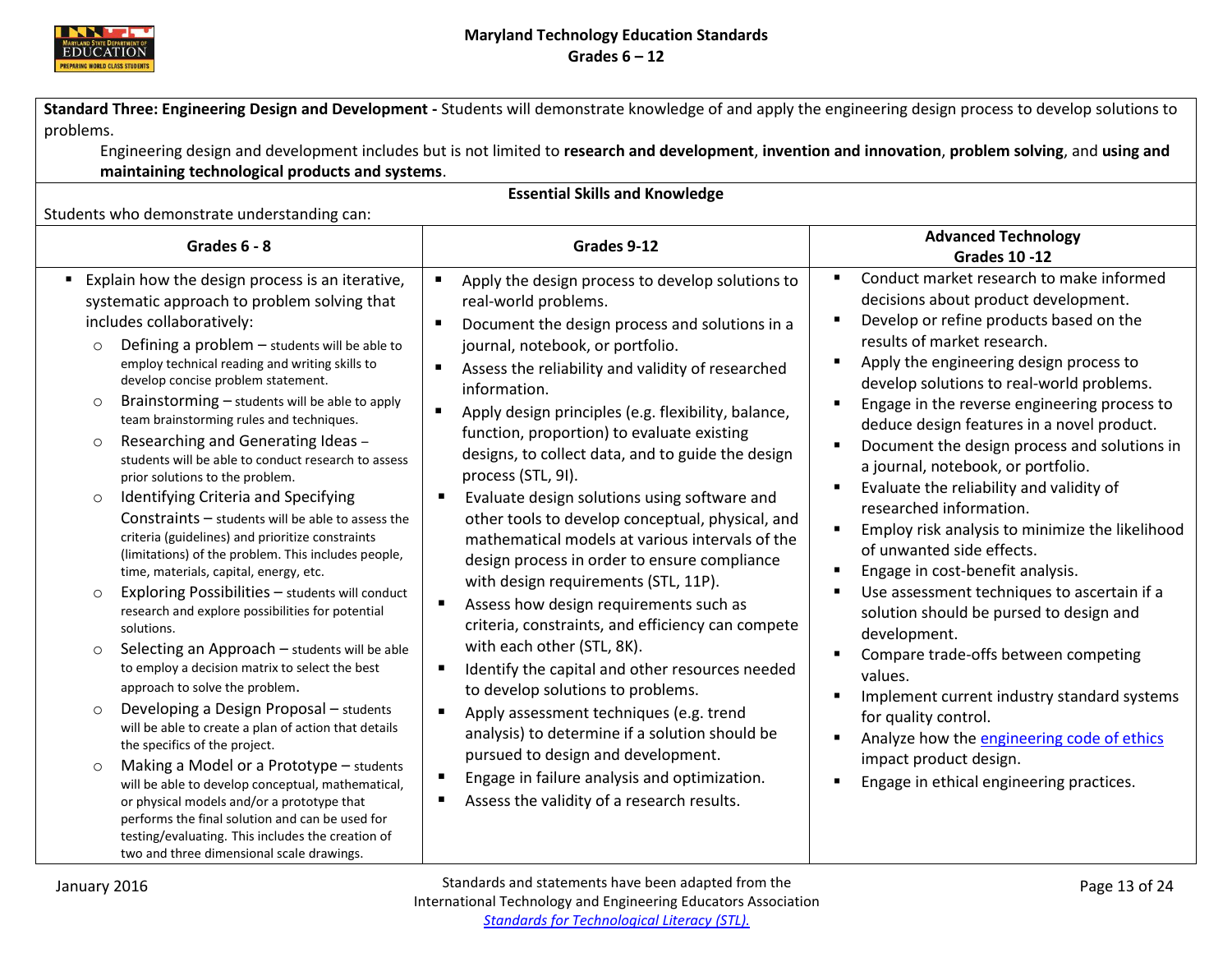

|                                                                                                                                                                                                                                                                                                                                                                                                                                                                                                                                                                                                                                                                                                                                                                                                                                                                                                                                                                                                                                                                                                                                                                        | Standard Three: Engineering Design and Development - Students will demonstrate knowledge of and apply the engineering design process to develop solutions to                 |                                                    |
|------------------------------------------------------------------------------------------------------------------------------------------------------------------------------------------------------------------------------------------------------------------------------------------------------------------------------------------------------------------------------------------------------------------------------------------------------------------------------------------------------------------------------------------------------------------------------------------------------------------------------------------------------------------------------------------------------------------------------------------------------------------------------------------------------------------------------------------------------------------------------------------------------------------------------------------------------------------------------------------------------------------------------------------------------------------------------------------------------------------------------------------------------------------------|------------------------------------------------------------------------------------------------------------------------------------------------------------------------------|----------------------------------------------------|
| problems.                                                                                                                                                                                                                                                                                                                                                                                                                                                                                                                                                                                                                                                                                                                                                                                                                                                                                                                                                                                                                                                                                                                                                              | Engineering design and development includes but is not limited to research and development, invention and innovation, problem solving, and using and                         |                                                    |
| maintaining technological products and systems.                                                                                                                                                                                                                                                                                                                                                                                                                                                                                                                                                                                                                                                                                                                                                                                                                                                                                                                                                                                                                                                                                                                        |                                                                                                                                                                              |                                                    |
|                                                                                                                                                                                                                                                                                                                                                                                                                                                                                                                                                                                                                                                                                                                                                                                                                                                                                                                                                                                                                                                                                                                                                                        | <b>Essential Skills and Knowledge</b>                                                                                                                                        |                                                    |
| Students who demonstrate understanding can:                                                                                                                                                                                                                                                                                                                                                                                                                                                                                                                                                                                                                                                                                                                                                                                                                                                                                                                                                                                                                                                                                                                            |                                                                                                                                                                              |                                                    |
| Grades 6 - 8                                                                                                                                                                                                                                                                                                                                                                                                                                                                                                                                                                                                                                                                                                                                                                                                                                                                                                                                                                                                                                                                                                                                                           | Grades 9-12                                                                                                                                                                  | <b>Advanced Technology</b><br><b>Grades 10 -12</b> |
| Testing and Evaluating Design Using<br>$\Omega$<br>$Specifications - students will be able to use$<br>establish specifications to assess their design<br>product.<br>Refining a Design - student will employ data-<br>$\circ$<br>driven decision making to improve their product.<br>Creating or Making the Product - students<br>$\circ$<br>will be able to produce the design product<br>Communicate Processes and Results -<br>students will be able to communicate throughout<br>the design process demonstrating application of<br>the essential skills and knowledge presented in<br><b>Maryland's College and Career Ready Disciplinary</b><br><b>Literacy Standards.</b><br>Apply the design process to develop solutions<br>to real-world problems.<br>Document the design process and solutions in<br>a journal, notebook, or portfolio.<br>Assess the reliability and validity of<br>researched information.<br>Evaluate competing design solutions using a<br>systematic process to determine how well<br>they meet the criteria and constraints of a<br>problem (MS-ETS1-2).<br>Discriminate between ethical and unethical<br>٠<br>engineering practices. | Apply the research and development problem-<br>п<br>solving approach to prepare devices and<br>systems for the marketplace.<br>Engage in ethical engineering practices.<br>п |                                                    |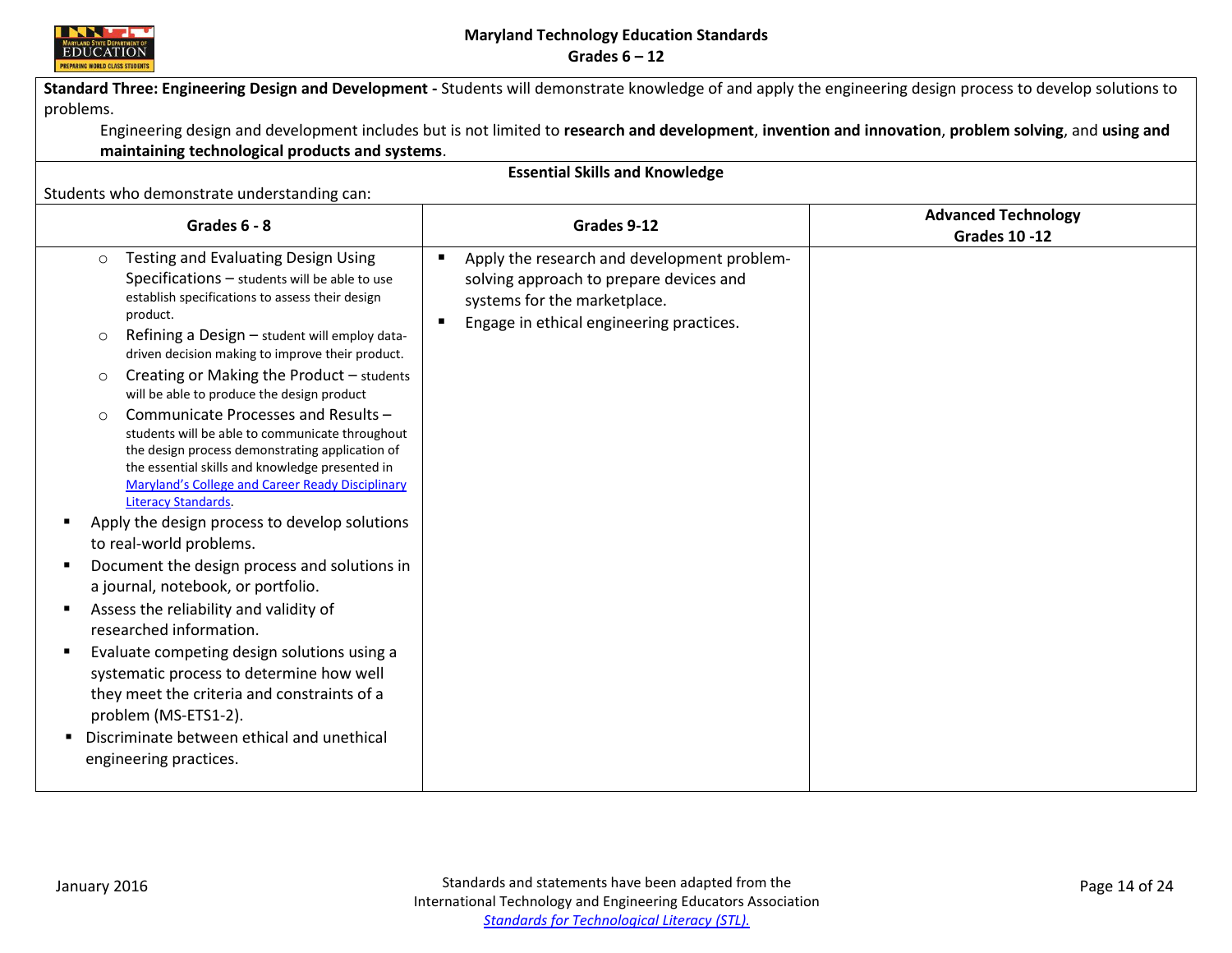

<span id="page-15-0"></span>**Standard Four: Core Technologies and The Designed World -** Students will demonstrate knowledge of the core technologies that underpin the designed world and major enterprises that produce the goods and services of the designed world. Core technologies include but are not limited to biotechnology, electrical, electronics, fluid, material, mechanical, optical, structural, and thermal technologies. Major enterprises include medical, agriculture, biotechnology, energy and power, information and communication, transportation, and manufacturing and construction technologies.

**Essential Skills and Knowledge**

| Grades 6 - 8                                                                                                                                                                                                                                                                                                                                                                                                                                                                                                                                                                                                                                                                                                                                                                                                                                                    | Grades 9-12                                                                                                                                                                                                                                                                                                                                                                                                                                                                                                                                                                                                                                                                                                                                                                                                                                                                                                                                              | <b>Advanced Technology</b><br><b>Grades 10 -12</b>                                                                                                                                                                                                                                                                                                                                                                                                                                                                                                                                                                                                                                                                                                                                                                                                                                                                                                                                  |
|-----------------------------------------------------------------------------------------------------------------------------------------------------------------------------------------------------------------------------------------------------------------------------------------------------------------------------------------------------------------------------------------------------------------------------------------------------------------------------------------------------------------------------------------------------------------------------------------------------------------------------------------------------------------------------------------------------------------------------------------------------------------------------------------------------------------------------------------------------------------|----------------------------------------------------------------------------------------------------------------------------------------------------------------------------------------------------------------------------------------------------------------------------------------------------------------------------------------------------------------------------------------------------------------------------------------------------------------------------------------------------------------------------------------------------------------------------------------------------------------------------------------------------------------------------------------------------------------------------------------------------------------------------------------------------------------------------------------------------------------------------------------------------------------------------------------------------------|-------------------------------------------------------------------------------------------------------------------------------------------------------------------------------------------------------------------------------------------------------------------------------------------------------------------------------------------------------------------------------------------------------------------------------------------------------------------------------------------------------------------------------------------------------------------------------------------------------------------------------------------------------------------------------------------------------------------------------------------------------------------------------------------------------------------------------------------------------------------------------------------------------------------------------------------------------------------------------------|
| Analyze the function of select core<br>technologies in the designed world.                                                                                                                                                                                                                                                                                                                                                                                                                                                                                                                                                                                                                                                                                                                                                                                      | Apply knowledge of core technologies in the<br>development of solutions to problems.                                                                                                                                                                                                                                                                                                                                                                                                                                                                                                                                                                                                                                                                                                                                                                                                                                                                     | Apply knowledge of core technologies in the<br>Ξ<br>development of solutions to problems.                                                                                                                                                                                                                                                                                                                                                                                                                                                                                                                                                                                                                                                                                                                                                                                                                                                                                           |
| <b>Medical Technologies</b><br>Explore the function and application of<br>several medical technologies.<br>Correlate advances in medical technologies<br>to improvements in the length and quality of<br>life for multicellular organisms.<br>Describe ethical considerations involved in<br>the development and application of medical<br>technologies.<br><b>Agricultural Technologies</b><br>Explore the function and application of a<br>variety of technological processes,<br>equipment, and systems used in agriculture<br>(e.g. agroforestry, irrigation, global<br>positioning systems).<br>Design, develop, use, manage, maintain, and<br>assess a closed system that supports living<br>organisms (e.g. terrarium, hydroponics<br>station).<br>Evaluate the positive and negative effects of<br>technological solutions to agricultural<br>problems. | <b>Medical Technologies</b><br>Employ trends, research, and forecasting<br>techniques to analyze emerging health and<br>medical technologies.<br>Investigate the benefits and consequences of<br>advances in medicine made through the use of<br>technology.<br>Analyze ethical issues and global concerns<br>surrounding the development, access,<br>application, and effects of health and medical<br>technologies.<br>Assess how advances in medical technology<br>have improved the health of multicellular<br>organisms (e.g. reducing the instances of<br>serious diseases in humans).<br><b>Agricultural Technologies</b><br>Analyze how advancement in technology has<br>improved the yield and quality of food.<br>Assess the products and systems used to<br>produce, process, and distribute food, fiber,<br>fuel, chemical, and other products (STL, 16K).<br>Assess the need for regulations governing<br>technologies used in agriculture. | <b>Medical Technologies</b><br>Assess the social, cultural, political, and<br>environmental forces impacting the design,<br>development, application, and access to a<br>variety of medical technologies.<br>Analyze factors that need to be established<br>٠<br>to make emerging medical technologies<br>viable in the marketplace.<br>Describe the application of bioinformatics in<br>٠<br>health and wellness.<br>Apply bioinformatics to analyze and<br>п<br>interpret biological data.<br>Analyze and evaluate health data collection<br>Ξ<br>tools (e.g. patient monitoring equipment,<br>medical wearable devices).<br>Analyze technological advances that allow<br>Е<br>for identification of disease pathogens.<br>Design and build a medical device that<br>Ξ<br>meets a specific medical need.<br><b>Agricultural Technologies</b><br>Assess the impact that technologies such as<br>п<br>automation, sensors, mobile computing, and<br>telematics have on agriculture. |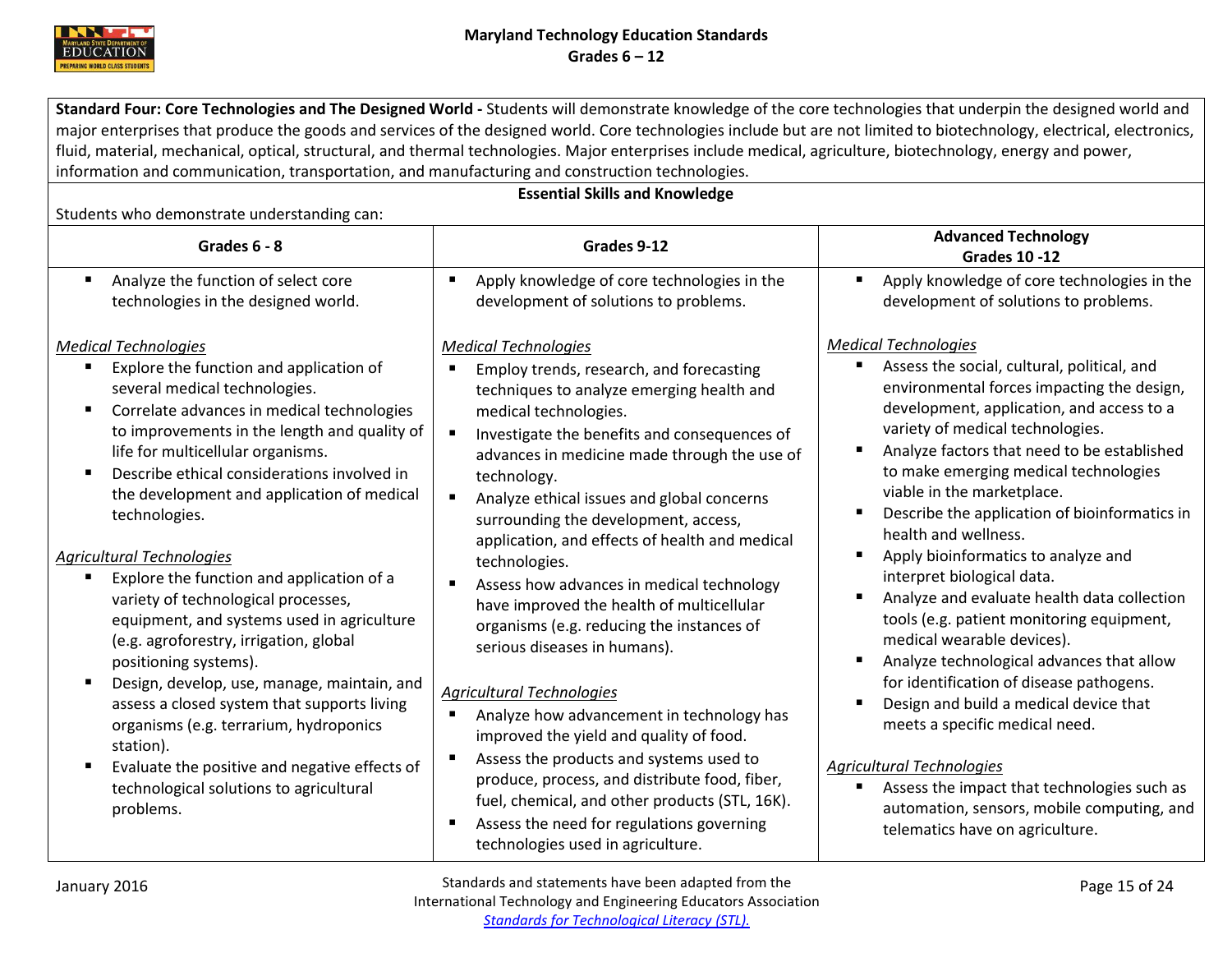

**Standard Four: Core Technologies and The Designed World -** Students will demonstrate knowledge of the core technologies that underpin the designed world and major enterprises that produce the goods and services of the designed world. Core technologies include but are not limited to biotechnology, electrical, electronics, fluid, material, mechanical, optical, structural, and thermal technologies. Major enterprises include medical, agriculture, biotechnology, energy and power, information and communication, transportation, and manufacturing and construction technologies.

# **Essential Skills and Knowledge**

| Grades 6 - 8                                                                                                                                                                                                                                                                                                                                                                                                                                                                                                                                                                                                                                                                                                                                                                                                   | Grades 9-12                                                                                                                                                                                                                                                                                                                                                                                                                                                                                                                                                                                                                                                                                                                                                                                                                                                                                                                                  | <b>Advanced Technology</b><br><b>Grades 10 -12</b>                                                                                                                                                                                                                                                                                                                                                                                                                                                                                                                                                                                                                                                                                                                                                                                                                                                                                                                                                                                          |
|----------------------------------------------------------------------------------------------------------------------------------------------------------------------------------------------------------------------------------------------------------------------------------------------------------------------------------------------------------------------------------------------------------------------------------------------------------------------------------------------------------------------------------------------------------------------------------------------------------------------------------------------------------------------------------------------------------------------------------------------------------------------------------------------------------------|----------------------------------------------------------------------------------------------------------------------------------------------------------------------------------------------------------------------------------------------------------------------------------------------------------------------------------------------------------------------------------------------------------------------------------------------------------------------------------------------------------------------------------------------------------------------------------------------------------------------------------------------------------------------------------------------------------------------------------------------------------------------------------------------------------------------------------------------------------------------------------------------------------------------------------------------|---------------------------------------------------------------------------------------------------------------------------------------------------------------------------------------------------------------------------------------------------------------------------------------------------------------------------------------------------------------------------------------------------------------------------------------------------------------------------------------------------------------------------------------------------------------------------------------------------------------------------------------------------------------------------------------------------------------------------------------------------------------------------------------------------------------------------------------------------------------------------------------------------------------------------------------------------------------------------------------------------------------------------------------------|
| Describe techniques used to provide long-<br>л<br>term storage of food and reduce the health<br>risk caused by tainted food (STL, 15J).<br>Biotechnology<br>Explore applications of biotechnology.<br>л<br>Examine positive and negative impacts of<br>biotechnology.<br>Analyze ethical, societal, and legal issues<br>л<br>that arise from biotechnology applications.<br><b>Energy and Power Technologies</b><br>Analyze how power systems are used to<br>drive and provide propulsion to other<br>technological products and systems (STL,<br>16H).<br>Design, construct, and test a device that<br>either minimizes or maximizes energy<br>transfer (MS-PS3-3).<br>Explore ways to conserve energy.<br>Assess advantages and disadvantages of<br>different forms of renewable and<br>nonrenewable energy. | Examine the social side effects and trade-offs of<br>п.<br>using various technologies in the production of<br>food.<br>Biotechnology<br>Analyze the application of biotechnology<br>processes and products in medicine,<br>agriculture, food processing, and the<br>environment.<br>Assess the ethical, social, and legal issues<br>$\blacksquare$<br>regarding the use of biotechnology (e.g. genetic<br>engineering).<br>Assess the application and impacts of<br>biotechnology on other fields of study such as<br>bioinformatics, bioprocess engineering, and<br>biorobotics.<br><b>Energy and Power Technologies</b><br>Analyze the production, conversion,<br>transmission, and application of different forms<br>of energy (e.g. mechanical, radiant, chemical,<br>thermal, electrical, nuclear).<br>Analyze energy inputs, processes and outputs.<br>п<br>Assess energy efficiency at generation,<br>distribution, and point of use. | Assess governmental regulations on<br>п<br>agricultural practices.<br>Explore sustainable farming practices.<br>п<br>Analyze the advantages and disadvantages<br>п<br>of innovation farming techniques (e.g.<br>vertical farms, hydroponics, rooftop<br>farming).<br>Design and build a model of agricultural<br>п<br>technology that meets a specific need.<br>Biotechnology<br>Conduct research on emerging trends in<br>biotechnology.<br>Apply biotechnology techniques to assess<br>$\blacksquare$<br>how genetic engineering can alter the<br>function of cellular processes for a specific<br>purpose.<br>Assess the connection between<br>п<br>biotechnology and other fields of study.<br><b>Energy and Power Technologies</b><br>Examine renewable and conventional energy<br>production technologies.<br>Analyze the global production, distribution,<br>and consumption of energy.<br>Compare and contrast means to transfer<br>п<br>and store energy.<br>Create models and design experiments to<br>improve energy efficiency. |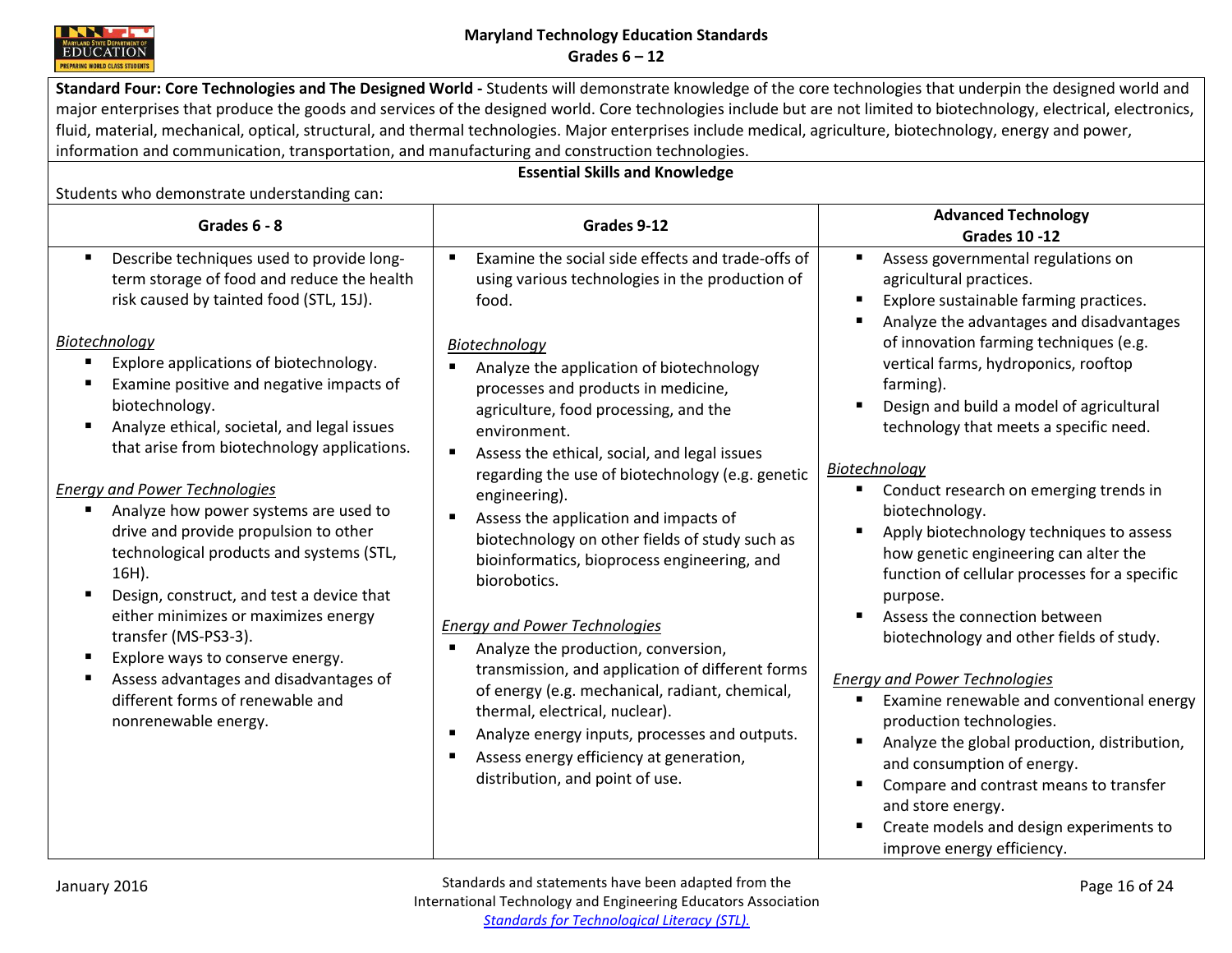

**Standard Four: Core Technologies and The Designed World -** Students will demonstrate knowledge of the core technologies that underpin the designed world and major enterprises that produce the goods and services of the designed world. Core technologies include but are not limited to biotechnology, electrical, electronics, fluid, material, mechanical, optical, structural, and thermal technologies. Major enterprises include medical, agriculture, biotechnology, energy and power, information and communication, transportation, and manufacturing and construction technologies.

# **Essential Skills and Knowledge**

| Grades 6 - 8                                                                                                                                                                                                                                                                                                                                                                                                                                                                                                                                                                                  | Grades 9-12                                                                                                                                                                                                                                                                                                                                                                                                                                                                                                                                                                                                                | <b>Advanced Technology</b><br><b>Grades 10 -12</b>                                                                                                                                                                                                                                                                                                                                                                                                                                                                                                                   |
|-----------------------------------------------------------------------------------------------------------------------------------------------------------------------------------------------------------------------------------------------------------------------------------------------------------------------------------------------------------------------------------------------------------------------------------------------------------------------------------------------------------------------------------------------------------------------------------------------|----------------------------------------------------------------------------------------------------------------------------------------------------------------------------------------------------------------------------------------------------------------------------------------------------------------------------------------------------------------------------------------------------------------------------------------------------------------------------------------------------------------------------------------------------------------------------------------------------------------------------|----------------------------------------------------------------------------------------------------------------------------------------------------------------------------------------------------------------------------------------------------------------------------------------------------------------------------------------------------------------------------------------------------------------------------------------------------------------------------------------------------------------------------------------------------------------------|
| Information and Communication Technologies<br>Assess the application and functionality of<br>the parts of a communication system<br>(source, encoder, transmitter, receiver,<br>decoder, and destination) (STL, 17H).<br>Explore different steps in the<br>$\blacksquare$<br>communication process (encode message,<br>encoded message is transmitted or switched<br>through a channel, message is received and<br>decoded by the receiver).<br>Design and send messages using various<br>п.<br>types of communication systems.<br>Design and develop a simple<br>п<br>communications system. | Create computational models to calculate the<br>change in the energy of one component in a<br>system when the change in the energy of the<br>other component(s) an energy flows in and out<br>of the system are known (HS-PS3-1).<br>Design, build, and refine a device that works<br>within given constraints to convert one form of<br>energy into another form of energy (HS-PS3-3).<br>Information and Communication Technologies<br>Analyze the inputs, processes, and outputs<br>associated with sending and receiving<br>information (STL, 17I).<br>Investigate components of a communication<br>system (STL, 170). | Create models that demonstrate energy and<br>power flow in electromechnical systems and<br>optoelectronic devices.<br>Information and Communication Technologies<br>Analyze the interconnectivity of<br>telecommunication, computer, and<br>audiovisual systems required to access,<br>store, transmit, and manipulate information.<br>Assess a variety of communication methods,<br>٠<br>techniques, and devices.<br>Analyze factors that impact the design,<br>$\blacksquare$<br>development, use, and access to<br>information and communication<br>technologies. |
| <b>Transportation Technologies</b><br>Investigate the functionality of various<br>п<br>methods of transportation for land, water,<br>air, and space.<br>Assess processes necessary for an entire<br>п<br>transportation system to operate efficiently<br>(e.g. receiving, holding, storing, loading)<br>(STL, 18I).<br>Analyze the interdependence of<br>transportation systems.<br>Design and develop models of subsystems in<br>a transportation system (structural,<br>propulsion, suspension, guidance, control,<br>and support).                                                         | Assess approaches to reduce noise and<br>promote clear communication.<br>Analyze the function and application of<br>different forms of communication technologies<br>(e.g. internet, wireless networks).<br>Demonstrate the transfer of information<br>$\blacksquare$<br>through different communication systems.<br>Analyze factors that influence messages (e.g.<br>timing, sequencings, processing).<br>Design, use, and assess various types of<br>information and communication systems (e.g.<br>graphic, optical, radio, tactical).                                                                                  | Design and assemble a communication<br>system to fulfill a specific need.<br>Assess the local, national, and global<br>$\blacksquare$<br>economic impact of information and<br>communication technologies.                                                                                                                                                                                                                                                                                                                                                           |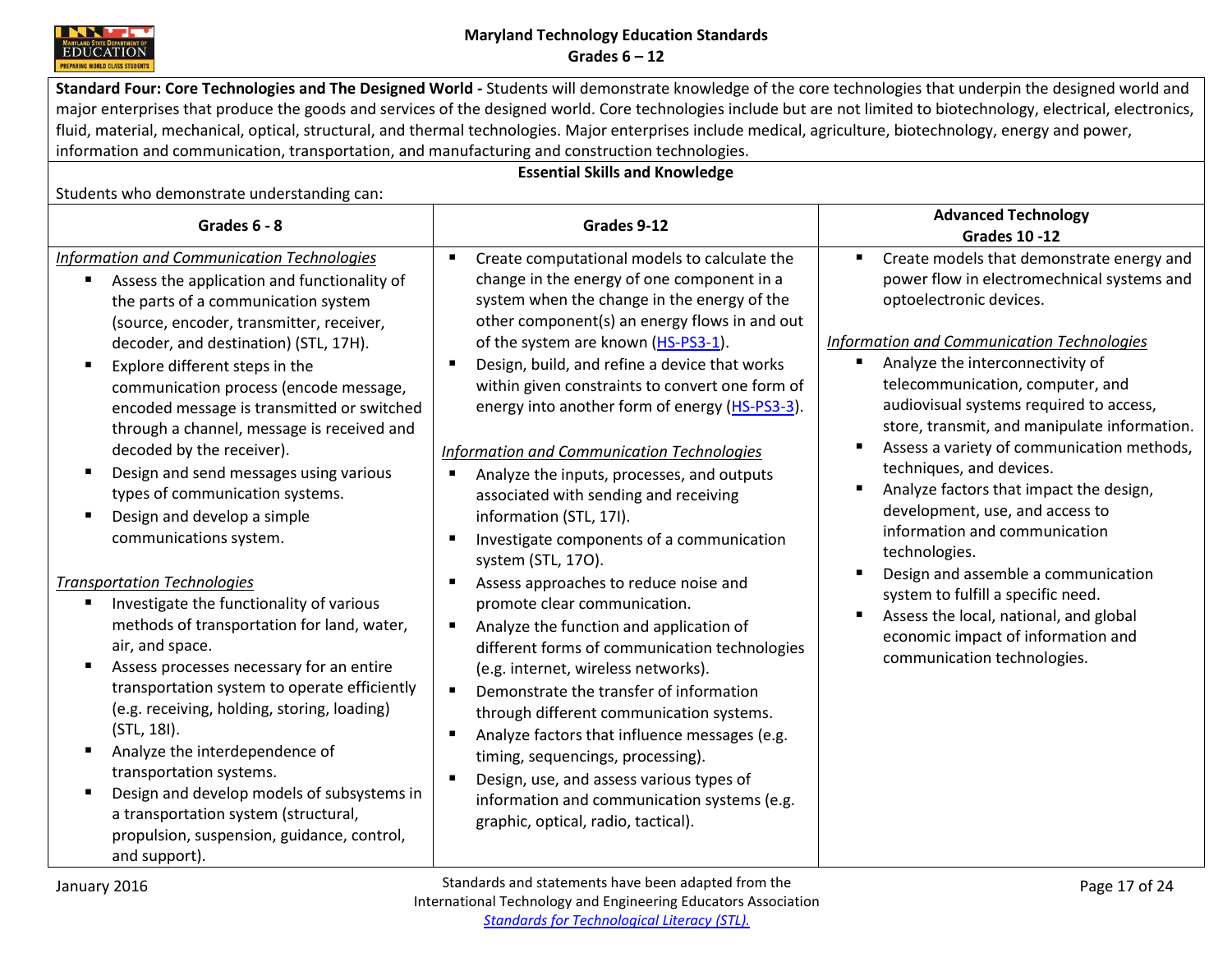

**Standard Four: Core Technologies and The Designed World -** Students will demonstrate knowledge of the core technologies that underpin the designed world and major enterprises that produce the goods and services of the designed world. Core technologies include but are not limited to biotechnology, electrical, electronics, fluid, material, mechanical, optical, structural, and thermal technologies. Major enterprises include medical, agriculture, biotechnology, energy and power, information and communication, transportation, and manufacturing and construction technologies.

# **Essential Skills and Knowledge**

| Grades 6 - 8                                                                                                                                                                                                                                                                                                                                                                                                                                                                                                                                                                                                                                                                                                                                                                                                                                                                                                                                                                                                                                                                 | Grades 9-12                                                                                                                                                                                                                                                                                                                                                                                                                                                                                                                                                                                                                                                                                                                                                                                                                                                                                                                                                                                                                                                                                                       | <b>Advanced Technology</b><br><b>Grades 10 -12</b>                                                                                                                                                                                                                                                                                                                                                                                                                                                                                                                                                                                                                                                                                                                                                                                                                                                                                                                                                                                                                                          |
|------------------------------------------------------------------------------------------------------------------------------------------------------------------------------------------------------------------------------------------------------------------------------------------------------------------------------------------------------------------------------------------------------------------------------------------------------------------------------------------------------------------------------------------------------------------------------------------------------------------------------------------------------------------------------------------------------------------------------------------------------------------------------------------------------------------------------------------------------------------------------------------------------------------------------------------------------------------------------------------------------------------------------------------------------------------------------|-------------------------------------------------------------------------------------------------------------------------------------------------------------------------------------------------------------------------------------------------------------------------------------------------------------------------------------------------------------------------------------------------------------------------------------------------------------------------------------------------------------------------------------------------------------------------------------------------------------------------------------------------------------------------------------------------------------------------------------------------------------------------------------------------------------------------------------------------------------------------------------------------------------------------------------------------------------------------------------------------------------------------------------------------------------------------------------------------------------------|---------------------------------------------------------------------------------------------------------------------------------------------------------------------------------------------------------------------------------------------------------------------------------------------------------------------------------------------------------------------------------------------------------------------------------------------------------------------------------------------------------------------------------------------------------------------------------------------------------------------------------------------------------------------------------------------------------------------------------------------------------------------------------------------------------------------------------------------------------------------------------------------------------------------------------------------------------------------------------------------------------------------------------------------------------------------------------------------|
| Design and develop a model of a new energy<br>п.<br>efficient vehicle to be use on land, in the<br>sea, in the air, or in space.<br>Describe how governmental regulations<br>influence the design and operation of<br>transportation system.<br><b>Manufacturing Technologies</b><br>Identify the components of a manufacturing<br>system.<br>Identify resources required for<br>manufacturing systems to operate properly<br>(e.g. raw materials, finances, people, tools,<br>machines, time).<br>Examine the mechanical and chemical<br>processes of manufacturing.<br>Analyze the development, production,<br>٠<br>application, marketing, acquisition, and<br>disposal of manufactured products.<br>Assess the impact that technology (e.g.<br>п.<br>computer-aided design, automation, robots,<br>assembly lines) has on the manufacturing<br>process.<br>Assess the impact that the manufacturing<br>process has on people and the environment.<br>Classify manufactured goods according to<br>their longevity.<br>Assess a variety of manufacturing<br>methodologies. | <b>Transportation Technologies</b><br>Assess the role of transportation in<br>manufacturing, construction, communication,<br>health, safety, recreation, entertainment, and<br>agriculture.<br>Analyze intermodal travel of people and goods.<br>Investigate and propose solutions to issues<br>associated with transportation such as cost,<br>safety, environmental impact, energy, and<br>government regulations.<br><b>Manufacturing Technologies</b><br>Analyze manufacturing processes (designing,<br>development, producing, and servicing).<br>Describe mechanical processes that change the<br>form of materials (separating, forming,<br>combining, and conditioning).<br>Classify manufacturing systems as being<br>customized production, batch production, or<br>continuous production.<br>Design and develop an interchangeable part.<br>Create machine code to manufacture a<br>product.<br>Classify materials as natural, synthetic, or mixed<br>(STL, 19M).<br>Analyze the life cycle of a manufactured<br>product.<br>Explore the life cycle costing of products in a<br>manufacturing process. | <b>Transportation Technologies</b><br>Analyze how systems (e.g. structural,<br>suspension) in vehicles, aircrafts and other<br>means of transportation impact passenger<br>and cargo safety.<br>Utilize a variety of systems for controlling<br>distance and direction of a vehicle,<br>hovercraft, or other means of<br>transportation.<br>Develop a model of an intelligent<br>$\blacksquare$<br>transportation system.<br>Design systems to modify the speed, torque,<br>or direction of power.<br><b>Manufacturing Technologies</b><br>Assess of the role of manufacturing<br>п.<br>technologies in society.<br>Assess the advantages and disadvantages of<br>a variety of manufacturing systems.<br>Analyze manufacturing systems in terms of<br>material flow and storage, information flow,<br>capacities, and times and durations of<br>events.<br>Analyze strategies to control quantity and<br>quality in manufacturing systems.<br>Evaluate advances in design and<br>٠<br>manufacturing technologies.<br>Design a product using a computer<br>controlled manufacturing process. |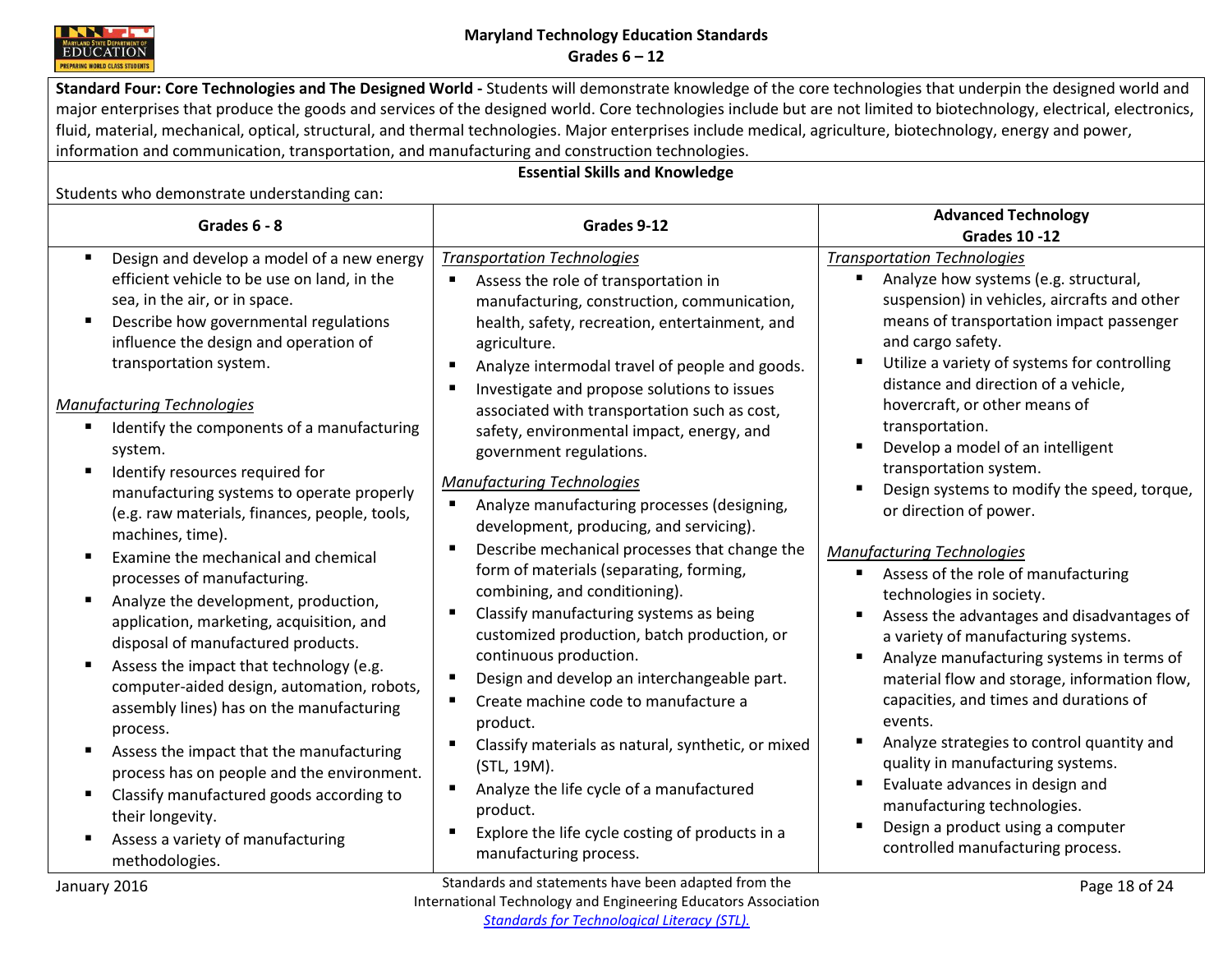

**Standard Four: Core Technologies and The Designed World -** Students will demonstrate knowledge of the core technologies that underpin the designed world and major enterprises that produce the goods and services of the designed world. Core technologies include but are not limited to biotechnology, electrical, electronics, fluid, material, mechanical, optical, structural, and thermal technologies. Major enterprises include medical, agriculture, biotechnology, energy and power, information and communication, transportation, and manufacturing and construction technologies.

# **Essential Skills and Knowledge**

| Grades 6 - 8                                                                                                                                                                                                                                                                                                                                                                                                                                                                                                                                                                           | Grades 9-12                                                                                                                                                                                                                                                                                                                                                                                                                                                                                                                                                                                                                                                                                                                                                                                                                                                                                                                                                                                            | <b>Advanced Technology</b><br><b>Grades 10 -12</b>                                                                                                                                                                                                                                                                                                                                                   |
|----------------------------------------------------------------------------------------------------------------------------------------------------------------------------------------------------------------------------------------------------------------------------------------------------------------------------------------------------------------------------------------------------------------------------------------------------------------------------------------------------------------------------------------------------------------------------------------|--------------------------------------------------------------------------------------------------------------------------------------------------------------------------------------------------------------------------------------------------------------------------------------------------------------------------------------------------------------------------------------------------------------------------------------------------------------------------------------------------------------------------------------------------------------------------------------------------------------------------------------------------------------------------------------------------------------------------------------------------------------------------------------------------------------------------------------------------------------------------------------------------------------------------------------------------------------------------------------------------------|------------------------------------------------------------------------------------------------------------------------------------------------------------------------------------------------------------------------------------------------------------------------------------------------------------------------------------------------------------------------------------------------------|
| <b>Construction Technologies</b><br>Analyze the type of and purpose for a<br>variety of structures.<br>Analyze factors used in the selection of<br>designs for structures (e.g. laws, codes,<br>style, cost, climate, function) (STL, 20F).<br>Examine different subsystems within<br>buildings.<br>Analyze the maintenance of structures and<br>subsystems.<br>Assess the role that community planning,<br>laws, and regulation have in the<br>development and maintenance of<br>structures.<br>Design, use, and assess building material.<br>Design and create models of structures. | Examine the need for and application of<br>п<br>terotechnology in manufacturing.<br>Apply marketing techniques to build awareness<br>of a manufactured product.<br><b>Construction Technologies</b><br>Design and create models of a variety of<br>structures.<br>Analyze the physical infrastructures that allow a<br>٠<br>society or government to function (e.g.<br>infrastructures of roads, airports, dams, canals,<br>rail lines, sewers).<br>Analyze the various materials and systems that<br>ш<br>comprise buildings.<br>Analyze factors used to guide the process of<br>٠<br>designing and making structures.<br>Examine the need for maintenance, alteration,<br>or renovation to improve structures or to alter<br>their intended use (STL, 20M).<br>Analyze the steps in the construction process<br>(preparing the site; setting foundations;<br>building the framework; enclosing the<br>structure; installing utilities; finishing the<br>interior and exterior; completing the site). | <b>Construction Technologies</b><br>Analyze how architectural designs can<br>п<br>promote human health, well-being and<br>social interaction.<br>Design and construct an architectural model<br>п<br>that serves a specified purpose.<br>Design or model buildings that utilize<br>п<br>optimum value engineering.<br>Analyze and apply the process and<br>п<br>requirements for LEED certification. |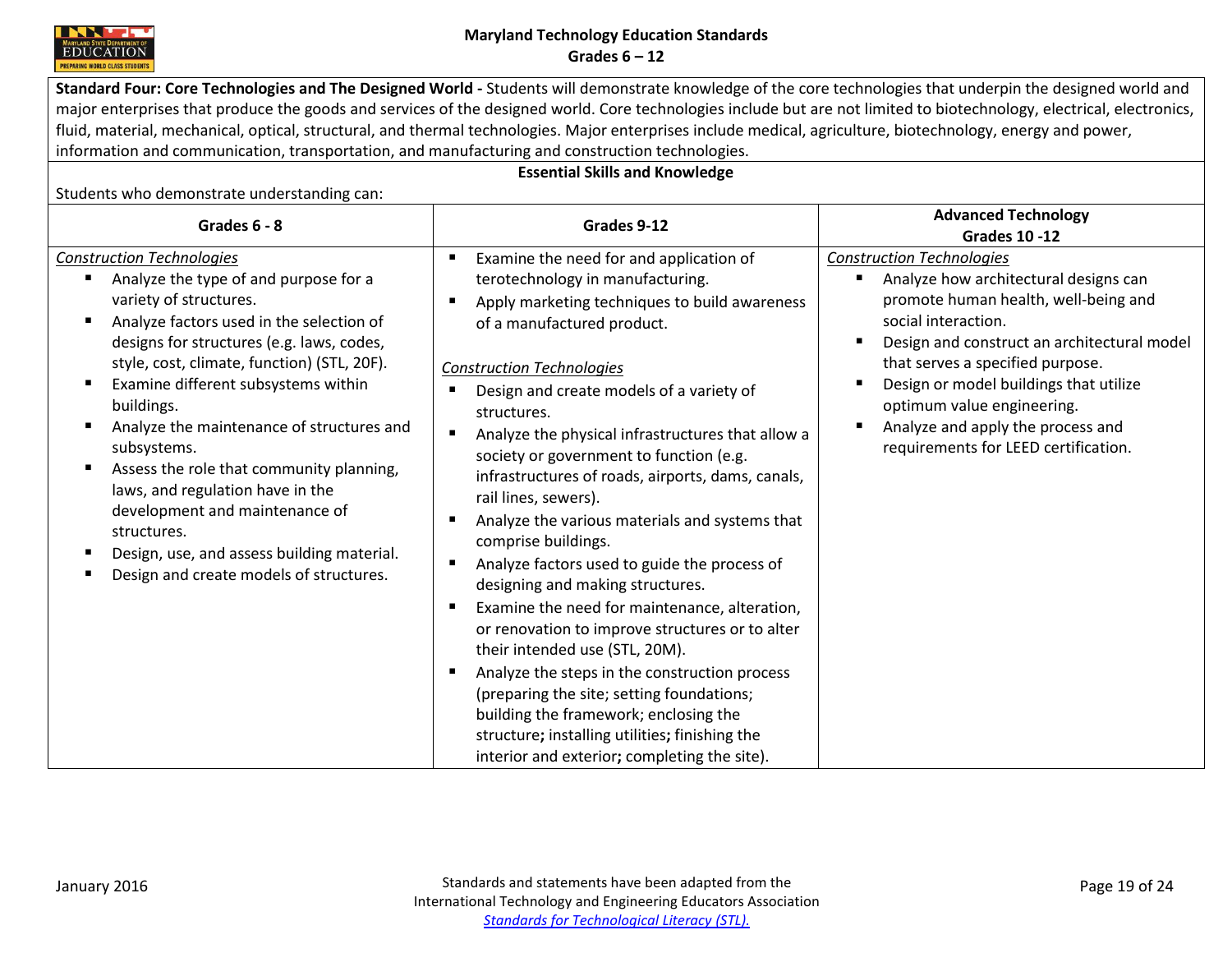

<span id="page-20-0"></span>

| Standard Five: Computational Thinking and Computer Science Applications - Students will be able to apply computational thinking skills and computer science                                                                                                                                                                                                                                                                                                                                                                                                                                                                                                                                                                            |                                                                                                                                                                                                                                                                                                                                                                                                                                                                                                                                                                                                                                                                                                                                       |                                                                                                                                                                                                                                                                                                                                                                                                                                                                                                                                                                                                                                                                                                                                                                          |
|----------------------------------------------------------------------------------------------------------------------------------------------------------------------------------------------------------------------------------------------------------------------------------------------------------------------------------------------------------------------------------------------------------------------------------------------------------------------------------------------------------------------------------------------------------------------------------------------------------------------------------------------------------------------------------------------------------------------------------------|---------------------------------------------------------------------------------------------------------------------------------------------------------------------------------------------------------------------------------------------------------------------------------------------------------------------------------------------------------------------------------------------------------------------------------------------------------------------------------------------------------------------------------------------------------------------------------------------------------------------------------------------------------------------------------------------------------------------------------------|--------------------------------------------------------------------------------------------------------------------------------------------------------------------------------------------------------------------------------------------------------------------------------------------------------------------------------------------------------------------------------------------------------------------------------------------------------------------------------------------------------------------------------------------------------------------------------------------------------------------------------------------------------------------------------------------------------------------------------------------------------------------------|
| applications as tools to develop solutions to engineering problems.                                                                                                                                                                                                                                                                                                                                                                                                                                                                                                                                                                                                                                                                    |                                                                                                                                                                                                                                                                                                                                                                                                                                                                                                                                                                                                                                                                                                                                       |                                                                                                                                                                                                                                                                                                                                                                                                                                                                                                                                                                                                                                                                                                                                                                          |
| <b>Essential Skills and Knowledge</b>                                                                                                                                                                                                                                                                                                                                                                                                                                                                                                                                                                                                                                                                                                  |                                                                                                                                                                                                                                                                                                                                                                                                                                                                                                                                                                                                                                                                                                                                       |                                                                                                                                                                                                                                                                                                                                                                                                                                                                                                                                                                                                                                                                                                                                                                          |
| Students who demonstrate understanding can:                                                                                                                                                                                                                                                                                                                                                                                                                                                                                                                                                                                                                                                                                            |                                                                                                                                                                                                                                                                                                                                                                                                                                                                                                                                                                                                                                                                                                                                       |                                                                                                                                                                                                                                                                                                                                                                                                                                                                                                                                                                                                                                                                                                                                                                          |
| Grades 6-8                                                                                                                                                                                                                                                                                                                                                                                                                                                                                                                                                                                                                                                                                                                             | Grades 9-12                                                                                                                                                                                                                                                                                                                                                                                                                                                                                                                                                                                                                                                                                                                           | <b>Advanced Technology</b><br><b>Grades 10 -12</b>                                                                                                                                                                                                                                                                                                                                                                                                                                                                                                                                                                                                                                                                                                                       |
| Select and use appropriate tools and<br>technology resources to accomplish a variety<br>of tasks and solve problems.<br>Use the basic steps in algorithmic problem<br>solving to design solutions to problems.<br>Use modeling and simulation to represent and<br>understand natural phenomena.<br>Implement problem solutions using a<br>programming language.<br>Use productivity technology tools for<br>individual and collaborative writing,<br>communication, presentation, and/or<br>publishing activities.<br>Apply responsible legal and ethical behaviors<br>in the use of technology systems and<br>software.<br>Analyze how computational thinking and<br>computer programing can be used as tools for<br>problem solving. | • Decompose a complex problem or system into<br>parts.<br>" Use a programming language to develop<br>solutions to problems and/or accomplish tasks.<br>" Design, use, and evaluate computational<br>abstractions that model the state and behavior<br>of real-world problems and physical systems.<br>Automate solutions through algorithmic<br>thinking.<br>Apply strategies for identifying and solving<br>routine hardware and software problems.<br>Use a variety of productivity technology tools to<br>collaborate with others, manage projects, collect<br>and analyze data, share information, and/or<br>publish findings.<br>Apply responsible legal and ethical behaviors in<br>the use of technology systems and software. | Demonstrate proficiency in using a variety of<br>programming languages to develop solutions to<br>problems or accomplish tasks.<br>Analyze data and identify patterns through<br>modeling and simulation.<br>Analyze and/or design algorithms necessary for<br>developing solutions to problems.<br>Select and apply the appropriate software to<br>facilitate collaboration and project management.<br>Select and apply productivity technology tools to<br>collect and analyze data, and to record, share,<br>publish, and present information.<br>Use advanced technology tools to create digital<br>artifacts (e.g. web design, animation, video,<br>multimedia).<br>Apply responsible legal and ethical behaviors in<br>the use of technology systems and software. |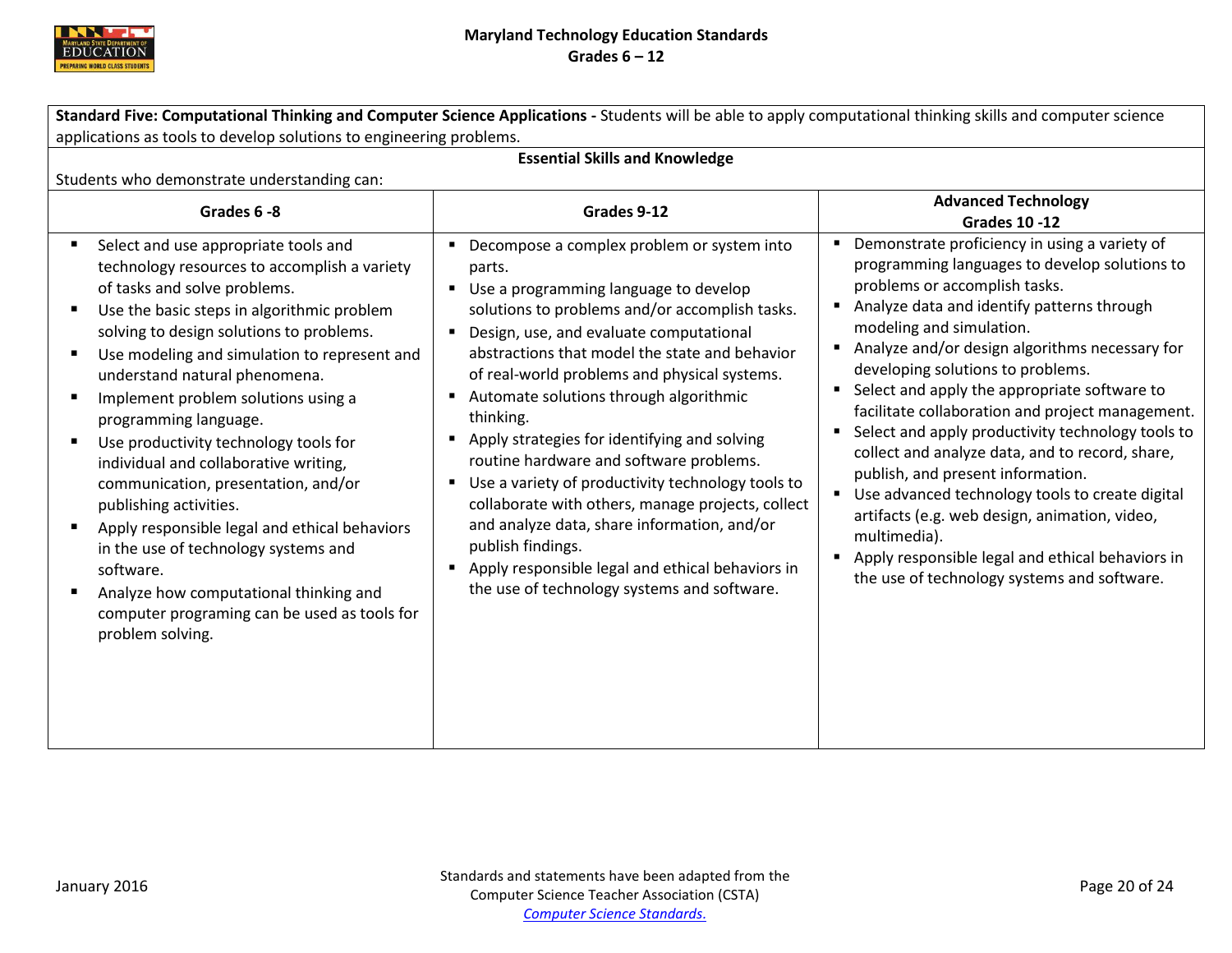<span id="page-21-0"></span>

#### **Glossary**

- 1. **Abstraction** the process of representing essential features without including the background details or explanations. In computer science and software engineering, abstraction is used to reduce complexity and allow efficient design and implementation of complex software systems.
- 2. **Algorithm** A self-contained step-by-step set of operations to be performed.
- 3. **Automation:** A machine or system that operates with minimal human control: using automated machines as control for production.
- 4. **Bioengineering** Engineering applied to biological and medical systems, such as biomechanics, biomaterials, and biosensors. Bioengineering also includes biomedical engineering as in the development of aids or replacements for defective or missing body organs.
- 5. **Bioinformatics** an interdisciplinary field that develops methods and software tools for understanding biological data.
- 6. **Biotechnology** The technology of using, adapting, and altering organisms and biological processes for a desired outcome.
- 7. **CAD** (computer-aided design or computer-aided drafting) 1. (Design) The use of a computer to assist in the process of designing a part, circuit, building, etc. 2. (Drafting) The use of a computer to assist in the process of creating, storing, retrieving, modifying, plotting, and communicating a technical drawing.
- 8. **Capital** One of the basic resources used in a technological system. Capital (money) is the accumulated finances and goods devoted to the production of other goods.
- 9. **Closed-loop system** A system that uses feedback from the output to control the input.
- 10. **Code** programing instructions.
- 11. **Communication system** A system that forms a link between a sender and a receiver making possible the exchange of information.
- 12. **Computational Thinking**  a process that generalizes a solutions to open ended problems.
- 13. **Constraint** A limit to the design process. Constraints may be such things as appearance, funding, space, materials, and human capabilities.
- 14. **Construction** The systematic act or process of building, erecting, or constructing buildings, roads, or other structures.
- 15. **Control system** An assemblage of control apparatus coordinated to execute a planned set of actions.
- 16. **Core technologies** The building blocks of technology systems including mechanical, structural, electrical, electron, fluid, thermal, optical, material, and bio technologies.
- 17. **Custom production** A type of production in which products are designed and built to meet the specific needs and wants of an individual.
- 18. **Data processing system** A system of computer hard- ware and software to carry out a specified computational task.
- 19. **Design** An iterative decision-making process that produces plans by which resources are converted into products or systems that meet human needs and wants or solve problems.
- 20. **Design brief** A written plan that identifies a problem to be solved, its criteria, and its constraints. The design brief is used to encourage thinking of all aspects of a problem before attempting a solution.
- 21. **Design principle** Design rules regarding rhythm, balance, proportion, variety, emphasis, and harmony, used to evaluate existing designs and guide the design process.
- 22. **Design process** A systematic problem-solving strategy, with criteria and constraints, used to develop many possible solutions to solve a problem or satisfy human needs and wants and to winnow (narrow) down the possible solutions to one final choice.
- 23. **Design proposal** A written plan of action for a solution to a proposed problem.
- 24. **Electrical technology** The technology of producing, storing, controlling, transmitting and getting work from electrical energy - one of the nine core technologies.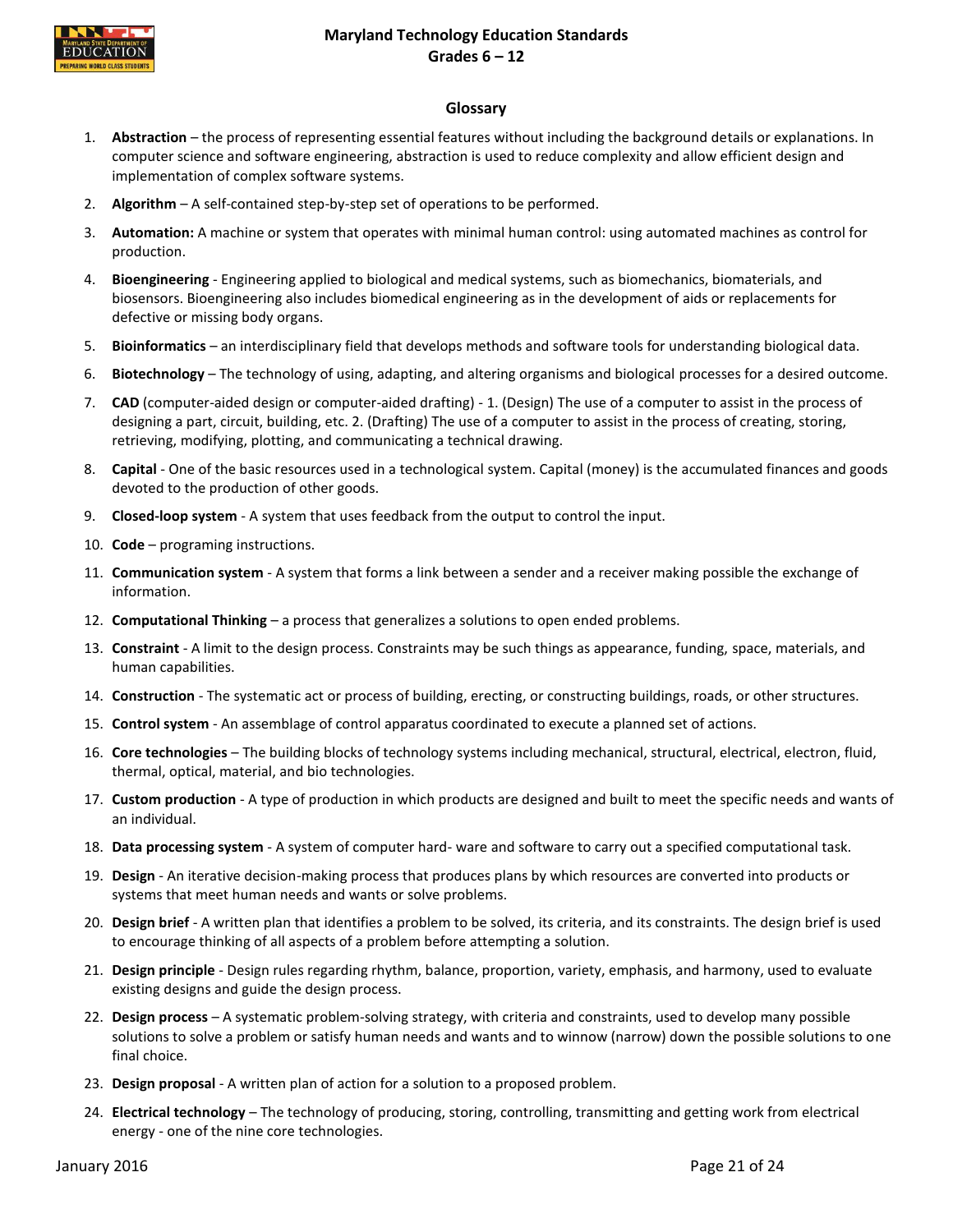

- 25. **Electronic technology** The technology of using small amounts of electricity for controlling: detecting; and information collecting, storage, retrieving, processing, and communicating - one of the nine core technologies.
- 26. **Engineering** The profession of or work performed by an engineer. Engineering involves the knowledge of the mathematical and natural sciences (biological and physical) gained by study, experience, and practice that are applied with judgment and creativity to develop ways to utilize the materials and forces of nature for the benefit of mankind.
- 27. **Engineering design** The systematic and creative application of scientific and mathematical principles to practical ends such as the design, manufacture, and operation of efficient and economical structures, machines, processes, and systems.
- 28. **Failure Analysis** process of collecting and analyzing data to determine the cause of failure.
- 29. **Fluid technology** The technology of using fluid, either gaseous (pneumatics) or liquid (hydraulics) to apply force or to transport materials - one of the nine core technologies.
- 30. **Forecast** A statement about future trends, usually as a probability, made by examining and analyzing available information. A forecast is also a prediction about how something will develop usually as a result of study and analysis of available pertinent data.
- 31. **Information system** A system of elements that receive and transfer information. This system may use different types of carriers, such as satellites, fiber optics, cables, and telephone lines, in which switching and storage devices are often important parts.
- 32. **Innovation** An improvement of an existing technological product, system, or method of doing something.
- 33. **Invention** A new product, system, or process that has never existed before, created by study and experimentation.
- 34. **Manufacturing system** A system or group of systems used in the manufacturing process to make products for an end user.
- 35. **Marketing** The act or process of offering goods or services for sale.
- 36. **Materials technology** The technology of producing, altering, and combining materials one of the nine core technologies.
- 37. **Mechanical technology** The technology of putting together mechanical parts to produce, control and transmit motion one of the nine core technologies.
- 38. **Medical technology**  Of or relating to the study of medicine through the use of and advances of technology, such as medical instruments and apparatus, imaging systems in medicine, and mammography. Related terms: bio- medical engineering and medical innovations.
- 39. **Model -** A visual, mathematical, or three-dimensional representation in detail of an object or design, often smaller than the original. A model is often used to test ideas, make changes to a design, and to learn more about what would happen to a similar, real object.
- 40. **Open-loop system** A control system that has no means for comparing the output with input for control purposes. Control of open-loop systems often requires human intervention.
- 41. **Optical technology**  The technology of producing light, controlling light, using light for information collection, processing, storage, retrieval and communication and using light to do work.
- 42. **Optimization** An act, process, or methodology used to make a design or system as effective or functional as possible within the given criteria and constraints.
- 43. **Portfolio** A systematic and organized collection of a student's work that includes results of research, successful and less successful ideas, notes on procedures, and data collected.
- 44. **Problem solving** The process of understanding a problem, devising a plan, carrying out the plan, and evaluating the plan in order to solve a problem or meet a need or want.
- 45. **Production system** -A technological system that involves producing products and systems by manufacturing (on the assembly line) and construction (on the job).
- 46. **Programming language –** A constructed language designed to communicate instructions to a machine. Programming languages can be used to create programs to control the behavior of a machine or to express algorithms.
- 47. **Prototype** A full-scale working model used to test a design concept by making actual observations and necessary adjustments.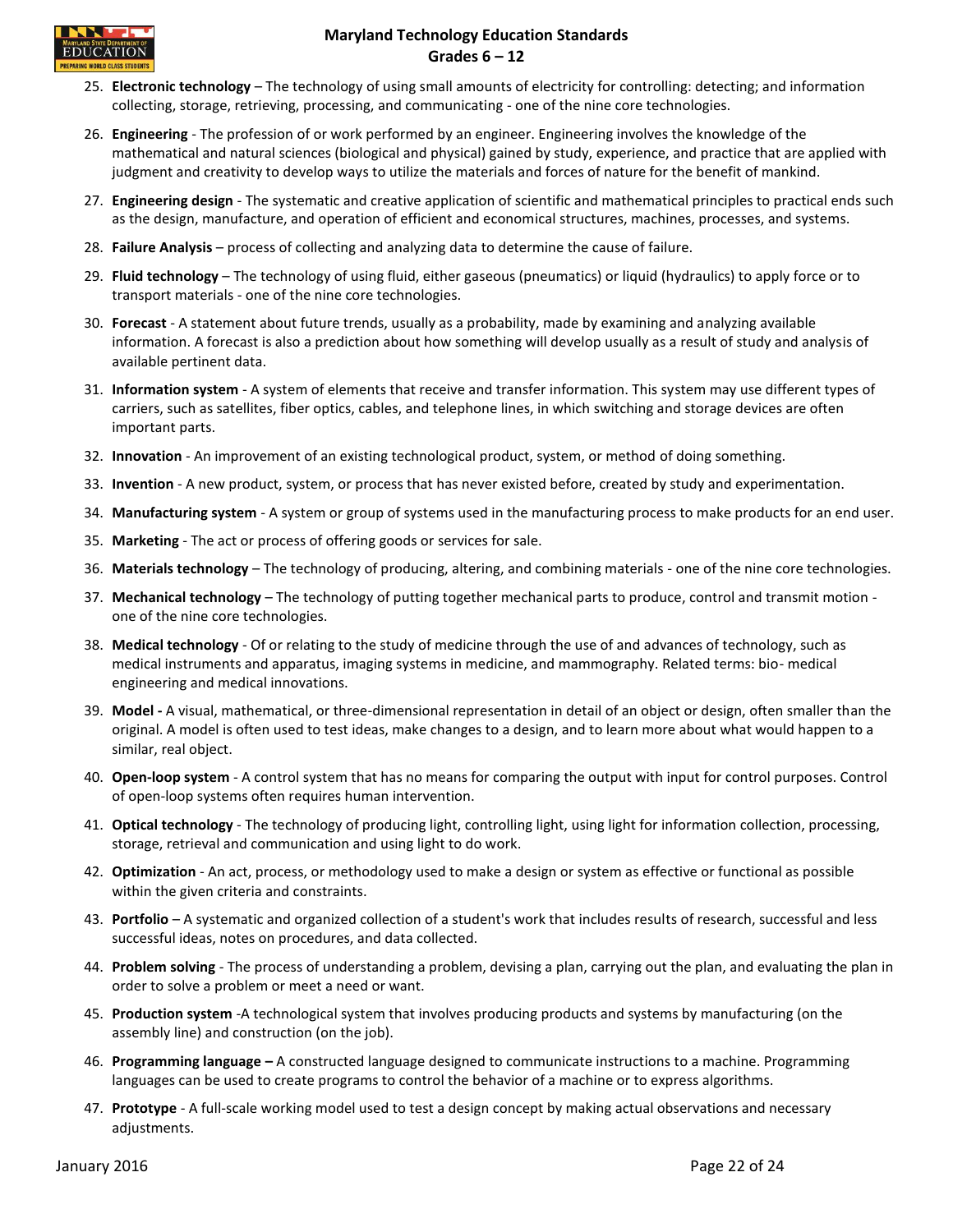

- 48. **Quality assurance-** The use of quality control techniques associated with a process.
- 49. **Quality control** A system by which a desired standard of quality in a product or process is maintained. Quality control usually requires feeding back information about measured defects to further improvements of the process.
- 50. **Quantitative:** Relating to, or expressible in terms of quantity, typically displayed in a line graph.
- 51. **Research and development (R&D)** The practical application of scientific and engineering knowledge for discovering new knowledge about products, processes, and services, and then applying that knowledge to create new and improved products, processes, and services that fill market needs.
- 52. **Reverse Engineering**  taking apart an object to see how it works in order to duplicate or enhance the object.
- 53. **Risk**  The chance or probability of loss, harm, failure, or danger.
- 54. **Scale** A proportion between two sets of dimensions used in developing accurate, larger or smaller prototypes or models of design ideas.
- 55. **Structural system** A system comprised of the framework or basic structure of a vehicle.
- 56. **Structural technology** The technology of putting parts and materials together to create supports, containers, shelters, connectors, and functional shapes - one of the nine core technologies.
- 57. **Subject Matter Expert** A professional who has acquired knowledge and skills through study and practice over the years, in a particular field or subject, to the extent that his or her opinion may be helpful in fact finding, problem solving, or understanding of a situation.
- 58. **Subsystem** A division of a system that, in itself, has the characteristics of a system.
- 59. **System** A group of interacting, interrelated, or interdependent elements or parts that function together as a whole to accomplish a goal.
- 60. **Systems-oriented thinking** A technique for looking at a problem in its entirety, looking at the whole, as distinct from each of its parts or components. Systems-oriented thinking takes into account all of the variables and relates social and technological characteristics.
- 61. **Technology** 1. Human innovation in action that involves the generation of knowledge and processes to develop systems that solve problems and extend human capabilities. 2. The innovation, change, or modification of the natural environment to satisfy perceived human needs and wants.
- 62. **Technology education** A study of technology, which provides an opportunity for students to learn about the processes and knowledge related to technology that are needed to solve problems and extend human capabilities.
- 63. **Technological transfer** The process by which products, systems, knowledge, or skills, developed under federal research and development funding, is translated into commercial products to fulfill public and private needs.
- 64. **Telemedicine**  The investigation, monitoring, and management of patients and the education of patients and staff using systems which allow ready access to expert advice and patient information, no matter where the patient or the relevant information is located. The three main dimensions of telemedicine are health service, telecommunications, and medical computer technology.
- 65. **Terotechnology** the maintenance of assets in optimal manner. It is the combination of management, financial, engineering, and other practices applied to physical assets such as plant, machinery, equipment, buildings and structures in pursuit of economic life cycle costs.
- 66. **Thermal technology**  The technology of producing, sorting, controlling, transmitting and getting work from heat energy.
- 67. **Thermodynamics-** The study of thermal energy as it moves from one substance to another.
- 68. **Trade-off** An exchange of one thing in return for another; especially relinquishment of one benefit or advantage for another regarded as more desirable.
- 69. **Transportation system** The process by which passengers or goods are moved or delivered from one place to another.
- 70. **Trend analysis** A comparative study of the component parts of a product or system and the tendency of a product or system to develop in a general direction over time.